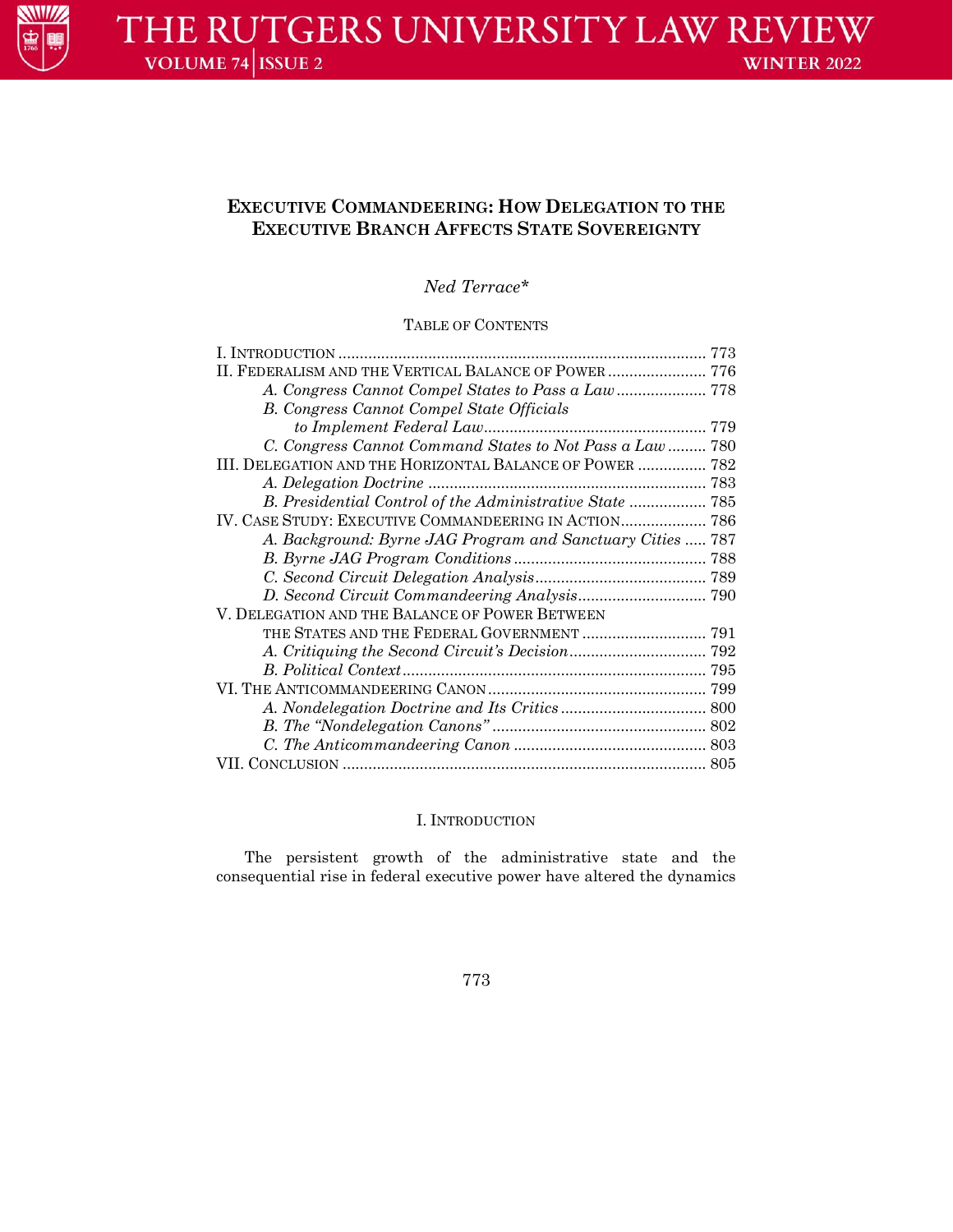of federalism.<sup>1</sup> As the Executive Branch has accumulated power, largely via congressional delegation, and political polarization gridlocks Congress, "the most dangerous branch"<sup>2</sup> has increasingly acted unilaterally.<sup>3</sup> One recent way that the Executive Branch has attempted to exercise this power is by compelling states to implement its policies.<sup>4</sup>

Consider interior immigration enforcement. For decades, some states have sought to build trust between law enforcement and undocumented residents by restricting their officials from helping federal officials enforce federal immigration laws.<sup>5</sup> Upon taking office, President Trump acted to prevent states from shielding undocumented immigrants from federal enforcement.<sup>6</sup> One tool that the Trump administration tried to use was 34 U.S.C. §§ 10151 to 10158, a statute that delegated broad power to the Executive over grants to states, which the administration claimed authorized it to withhold funding from "sanctuary" jurisdictions.<sup>7</sup>

The Trump administration's use of 34 U.S.C. §§ 10151-10158 and resulting litigation highlight two constitutional concerns. First, "horizontal" separation of powers issues arise when the Legislative Branch delegates its Article I legislative power over spending decisions to the Executive Branch. Second, "vertical" separation of powers

2. Martin S. Flaherty, *The Most Dangerous Branch*, 105 YALE L.J. 1725, 1727 (1996).

3. NATHANIEL PERSILY, *Introduction*, *in* SOLUTIONS TO POLITICAL POLARIZATION IN AMERICA 3, 8 (2015); *see also* Jessica Bulman-Pozen, *Preemption and Commandeering Without Congress*, 70 STAN. L. REV. 2029, 2031 (2018).

4*. See* Bulman-Pozen, *supra* note 3, at 2031 (discussing the important role states play in implementing federal policy).

5*. See* City of Chicago v. Barr, 961 F.3d 882, 886–87 (7th Cir. 2020); *see also* NIK THEODORE, INSECURE COMMUNITIES: LATINO PERCEPTIONS OF POLICE INVOLVEMENT IN IMMIGRATION ENFORCEMENT 9 (2013); TOM K. WONG ET AL., HOW INTERIOR IMMIGRATION ENFORCEMENT AFFECTS TRUST IN LAW ENFORCEMENT 9 (2019).

6*. See Major Developments Relating to "Sanctuary" Cities Under the Trump Administration*, ACLU, https://www.aclu.org/other/major-developments-relatingsanctuary-cities-under-trump-administration (last updated Aug. 27, 2018).

7*. E.g.*, Press Release, Dep't of Just., Attorney General Sessions Announces Immigration Compliance Requirements for Edward Byrne Memorial Justice Assistance Programs (July 25, 2017), https://www.justice.gov/opa/pr/attorney-general-sessionsannounces-immigration-compliance-requirements-edward-byrne-memorial [hereinafter DOJ Press Release].

<sup>\*</sup> J.D., Rutgers Law School, May 2022. The author is grateful to his faculty advisor, Professor David Noll, for his guidance and support throughout this process; his partner, Saumya Vaishampayan, for the mutual support while writing Notes at home during a pandemic; and his family for their encouragement.

<sup>1.</sup> Jessica Bulman-Pozen, *Federalism as a Safeguard of the Separation of Powers*, 112 COLUM. L. REV. 459, 462 (2012) ("The very growth of the federal administrative state has swept states up as necessary administrators of federal law."); *see also id.* at 466 ("[C]ommentators worry that, within [the administrative] apparatus, the President exercises outsized control.").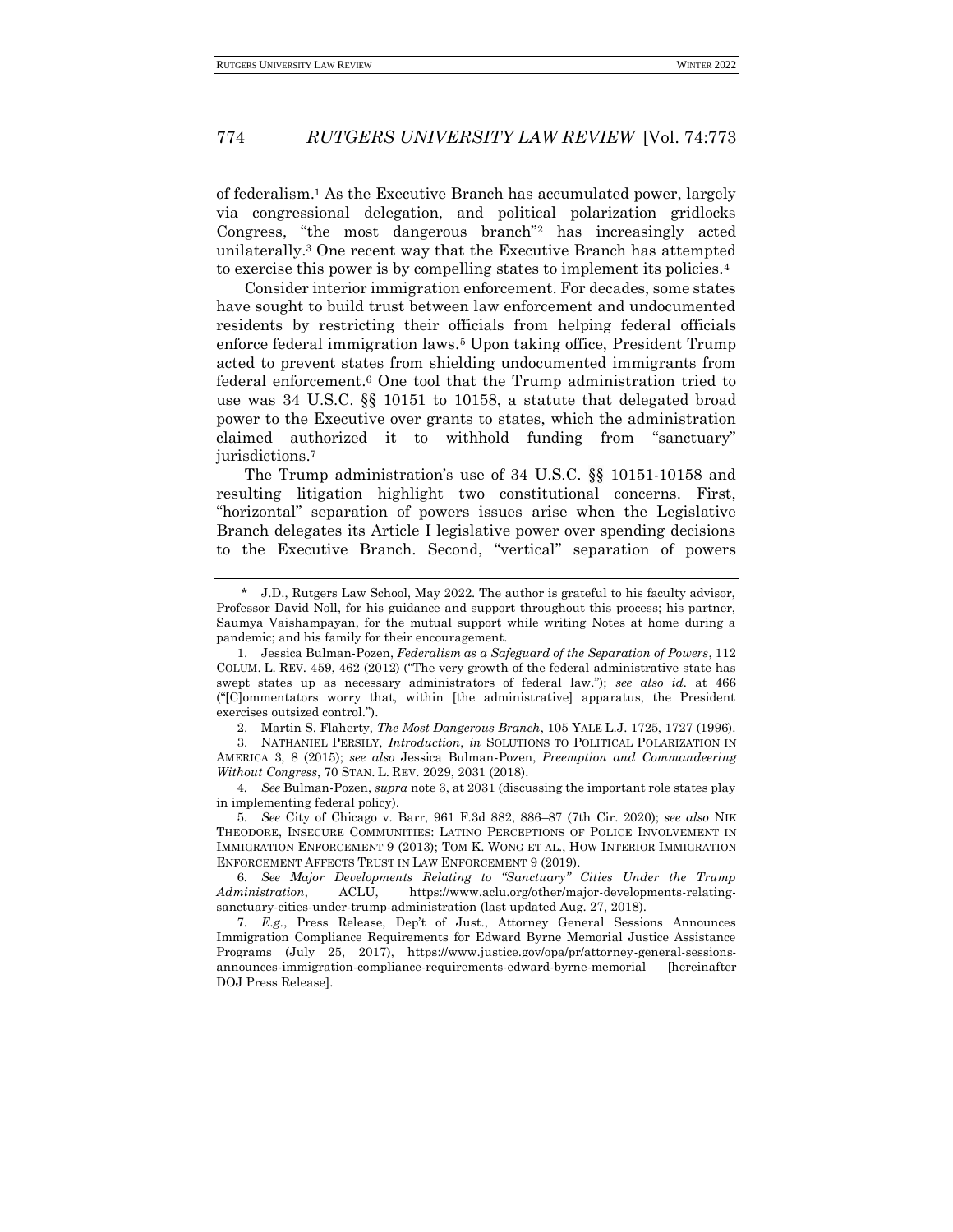problems emerge when the federal government infringes on state sovereignty by compelling states to enact or refrain from enacting its policies.<sup>8</sup>

These two concerns implicate strikingly different areas of constitutional doctrine. On delegation, the Supreme Court has tended to be permissive, typically requiring that Congress merely determine legislative policy before it delegates further policymaking.<sup>9</sup> On federalism, however, the Supreme Court has outlined an "anticommandeering doctrine" through several cases in which it invalidated congressional attempts to command states to enact or not enact certain policies.<sup>10</sup>

The interaction of these doctrines against the backdrop of substantial congressional delegation to the Executive Branch creates a gap in structural constitutional law. While the anticommandeering doctrine, in its current form, says that *Congress* cannot "dictate[] what . . . state[s] . . . may [or] may not do,"<sup>11</sup> the Supreme Court has never before decided a case in which the Executive Branch has attempted to commandeer states.<sup>12</sup> Moreover, recent instances of the Executive Branch asserting statutory authority to dictate state policy raise the question of whether Congress can avoid commandeering challenges by delegating. If this were constitutionally permissible, an Executive actor could use broad statutes to compel states to implement policies against the state's will.

This note argues that, in light of this gap, current anticommandeering doctrine fails to fulfill its purpose of protecting state sovereignty. A more comprehensive anticommandeering doctrine should account for Congress' broad delegation of authority to the federal executive so as to limit threats to state autonomy. Building off established canons of statutory interpretation for delegation, this note proposes an "anticommandeering canon" for courts to invalidate exercises of delegated power that threaten to dictate state policies.

<sup>8</sup>*. See, e.g.*, New York v. United States, 505 U.S. 144, 167 (1992).

<sup>9</sup>*. See* Yakus v. United States, 321 U.S. 414 (1944); *see also* J.W. Hampton, Jr., & Co. v. United States, 276 U.S. 394, 409 (1928) ("If Congress shall lay down by legislative act an intelligible principle to which the person or body authorized to fix such rates is directed to conform, such legislative action is not a forbidden delegation of legislative power."); Whitman v. Am. Trucking Ass'ns, Inc., 531 U.S. 457 (2001).

<sup>10.</sup> Murphy v. NCAA, 138 S. Ct. 1461 (2018); *see* New York v. United States, 505 U.S. 144 (1992); Printz v. United States, 521 U.S. 898 (1997). In addition to the anticommandeering doctrine, the Supreme Court tolerates subtler federal pressure that induces states to follow its policy prerogatives. *See infra* notes 18–19 and accompanying text.

<sup>11</sup>*. Murphy*, 138 S. Ct. at 1478.

<sup>12</sup>*. See infra* Part IV.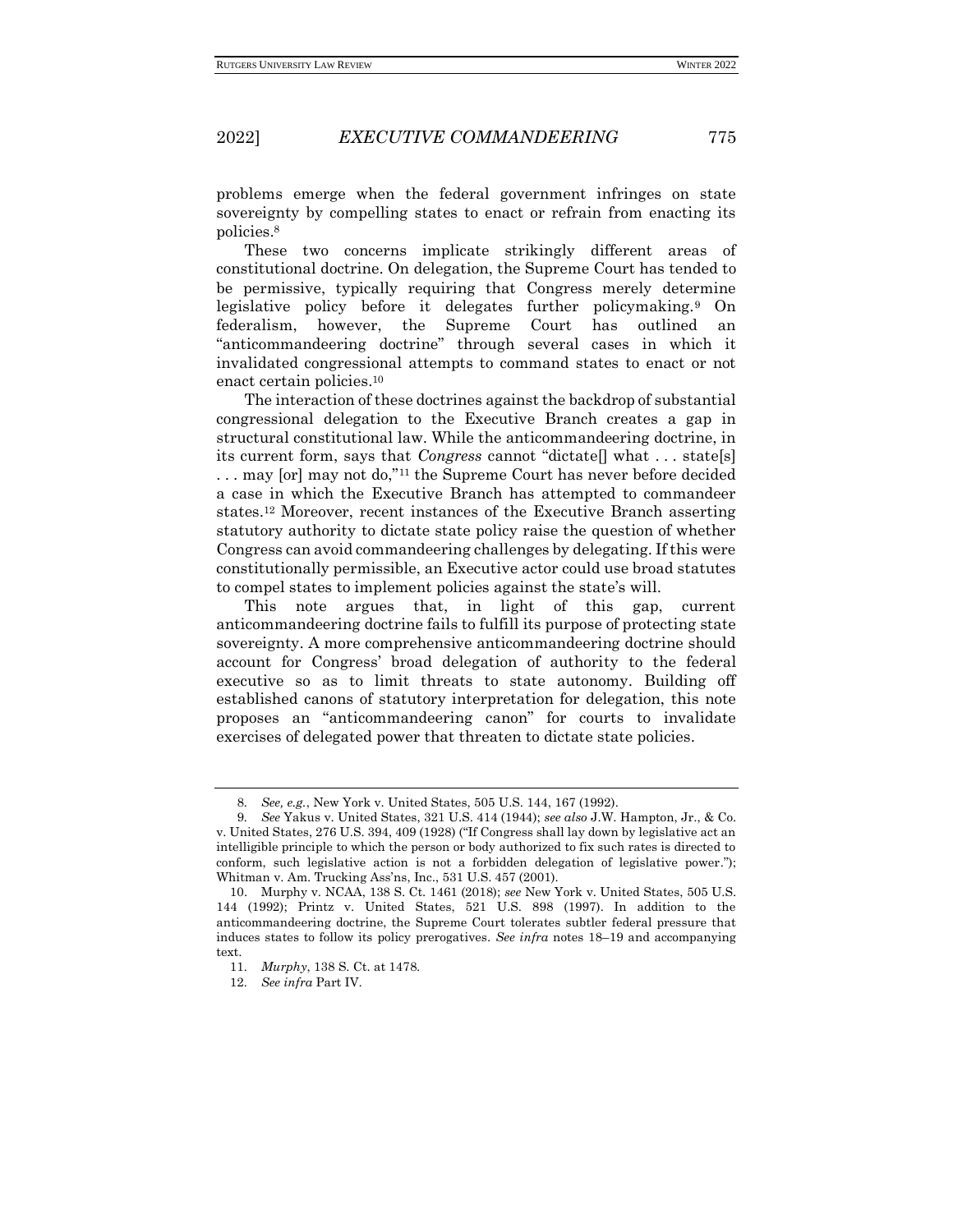To arrive at this proposal, this note will first lay out the current anticommandeering and delegation doctrines. Part II of this note will discuss constitutional frameworks meant to manage the vertical relationship between the federal government and states. Part III will investigate the Supreme Court decisions that frame the horizontal transfer of power from Congress to the Executive Branch through delegation. Next, Part IV will review the application of these doctrines in litigation that arose when the Trump administration imposed conditions on federal funding to the states. Part V will evaluate the Second Circuit's decision approving the Trump administration's conditions and how it fits into a broader power struggle between states and the federal government. Finally, Part VI will review options to rein in delegation that threatens state sovereignty, including this note's proposed "anticommandeering canon" and its applications.

#### II. FEDERALISM AND THE VERTICAL BALANCE OF POWER

In general, the Constitution "confers upon Congress the power to regulate individuals, not States."<sup>13</sup> While the Constitution thus sought to avoid the "federal-state conflict" that arose under the prior Articles of Confederation,<sup>14</sup> the Constitution also "indirectly restricts the States by granting certain legislative powers to Congress" and "provid[es] in the Supremacy Clause that federal law is the 'supreme Law of the Land ...."<sup>15</sup> As such, the Supreme Court has sought to strike "a healthy balance of power between the States and the Federal Government [to] reduce the risk of tyranny and abuse from either front."<sup>16</sup>

16. Gregory v. Ashcroft, 501 U.S. 452, 458–59 (1991). The "healthy balance of power" that the Court described in *Gregory*, *id.* at 458, reflects a core federalism value, alternatively identified as the preservation of liberty or the prevention of tyranny. *See* THE FEDERALIST NO. 51 (James Madison) ("In the compound republic of America, the power surrendered by the people is first divided between two distinct governments, and then the portion allotted to each subdivided among distinct and separate departments. Hence a

<sup>13</sup>*. New York*, 505 U.S. at 166.

<sup>14</sup>*. See Printz*, 521 U.S. at 919 ("The Framers' experience under the Articles of Confederation had persuaded them that using the States as the instruments of federal governance was both ineffectual and provocative of federal-state conflict."); THE FEDERALIST NO. 15 (Alexander Hamilton) ("[W]e must extend the authority of the Union to the persons of the citizens[]—the only proper objects of government.").

<sup>15</sup>*. Murphy*, 138 S. Ct. at 1476. In addition to the Supremacy Clause, the Constitution also provides Congress with powers under the Spending Clause. *See, e.g.*, Nat'l Fed'n of Indep. Bus. v. Sebelius (*NFIB*), 567 U.S. 519, 576 (2012) (quoting Coll. Sav. Bank v. Florida Prepaid Postsecondary Educ. Expense Bd., 527 U.S. 666, 686 (1999)) (noting that the Court has "long recognized that Congress may use [the Spending Clause] power to grant federal funds to the States, and may condition such a grant upon the States' 'taking certain actions that Congress could not require them to take'").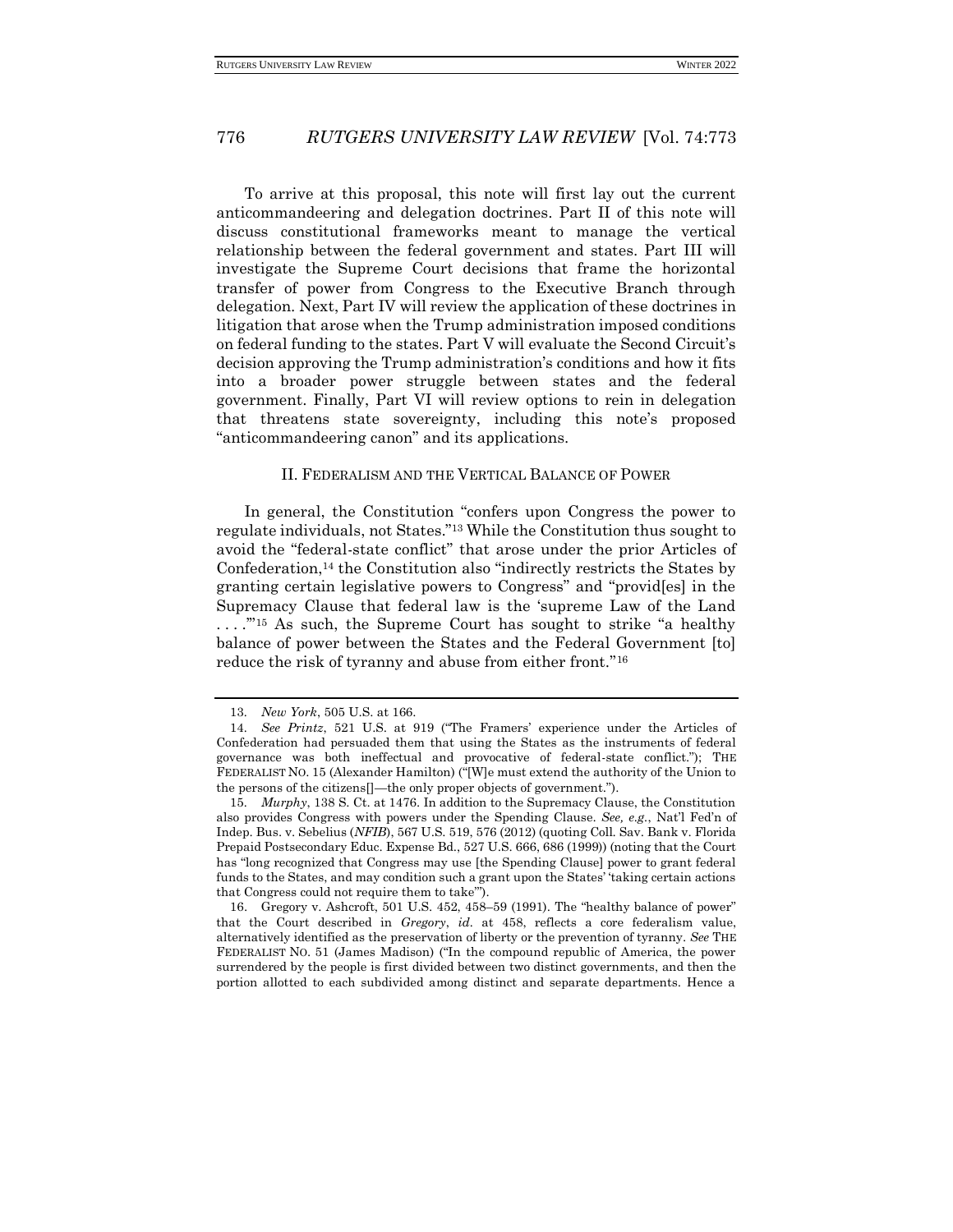To maintain this healthy balance, the Supreme Court has outlined some "lines of demarcation" to measure whether federal actions in relation to states are permissible or not.<sup>17</sup> One such line allows the federal government to issue directives that influence state policies through "'cooperative federalism' statutes[, such as] conditional spending" but disallows coercive funding conditions on states.<sup>18</sup> Thus, one way of distinguishing between permissible and impermissible federal directives to the states is to consider whether the federal government's technique involves *inducement* or *compulsion*. 19

17*. See* Adler & Kreimer, *supra* note 16, at 81–82.

18*. Id.* at 82 (internal parentheses removed); *NFIB*, 567 U.S. at 576–77; *see also* South Dakota v. Dole, 483 U.S. 203, 211 (1987); New York v. United States, 505 U.S. 144, 176 (1992) (holding that Congress giving states "[a] choice between two unconstitutionally coercive regulatory techniques is no choice at all").

19. Caminker, *supra* note 16, at 1009 (emphasis added) (noting that "Congress may *induce* affirmative state action by attaching conditions on the receipt of federal funds, including a condition that state officials undertake particular legislative or regulatory actions"). For example, in *South Dakota v. Dole*, South Dakota challenged a federal law that "directs the Secretary of Transportation to withhold a percentage of federal highway funds otherwise allocable from states" that do not raise their legal drinking age to twenty-one years. 483 U.S. 203, 205 (1987); *see also* 23 U.S.C. § 158. The Court upheld the law, noting that "all South Dakota would lose" if it altered its legal drinking age from nineteen to twenty-one would be "5% of the funds otherwise obtainable under specified highway grant

double security arises to the rights of the people."); *see also* Matthew D. Adler & Seth F. Kreimer, *The New Etiquette of Federalism:* New York*,* Printz*, and* Yeskey, 1998 SUP. CT. REV. 71, 79–81 (1998); Andrzej Rapaczynski, *From Sovereignty to Process: The Jurisprudence of Federalism After* Garcia, 1985 SUP. CT. REV. 341, 380–95 (1985).

Another prominent federalism value is political accountability, since states will not want to accept responsibility for an unpopular policy that the federal government coerces it to undertake. *See Murphy*, 138 S. Ct. at 1477 ("[I]f a State imposes regulations only because it has been commanded to do so by Congress, responsibility is blurred."); *see also* Evan H. Caminker, *State Sovereignty and Subordinacy: May Congress Commandeer State Officers to Implement Federal Law?*, 95 COLUM. L. REV. 1001, 1061 (1995). *But see* Roderick M. Hills, Jr., *The Political Economy of Cooperative Federalism: Why State Autonomy Makes Sense and "Dual Sovereignty" Doesn't*, 96 MICH. L. REV. 813, 828 (1998) ("The difficulty with such political accountability arguments is that they overlook the complexity inherent in any system of federalism that always has the potential to confuse voters and thereby undermine political accountability.").

Similar to political accountability, courts and scholars count fiscal accountability as an important federalism value, as voters and constituents want to know who is paying for what policies. *See* Caminker, *supra*, at 1066; Ernest A. Young, *The Rehnquist Court's Two Federalisms*, 83 TEX. L. REV. 1, 35 (2004).

Finally, federalism can serve both geopolitical diversity and government innovation. *See*  New State Ice Co. v. Liebmann, 285 U.S. 262, 311 (1932) (Brandeis, J., dissenting) ("It is one of the happy incidents of the federal system that a single courageous state may, if its citizens choose, serve as a laboratory; and try novel social and economic experiments without risk to the rest of the country."); *see also* Andrew B. Coan, *Commandeering, Coercion, and the Deep Structure of American Federalism*, 95 B.U. L. REV. 1, 2–3 (2015) (discussing how state autonomy resulted in diversity in state marijuana laws).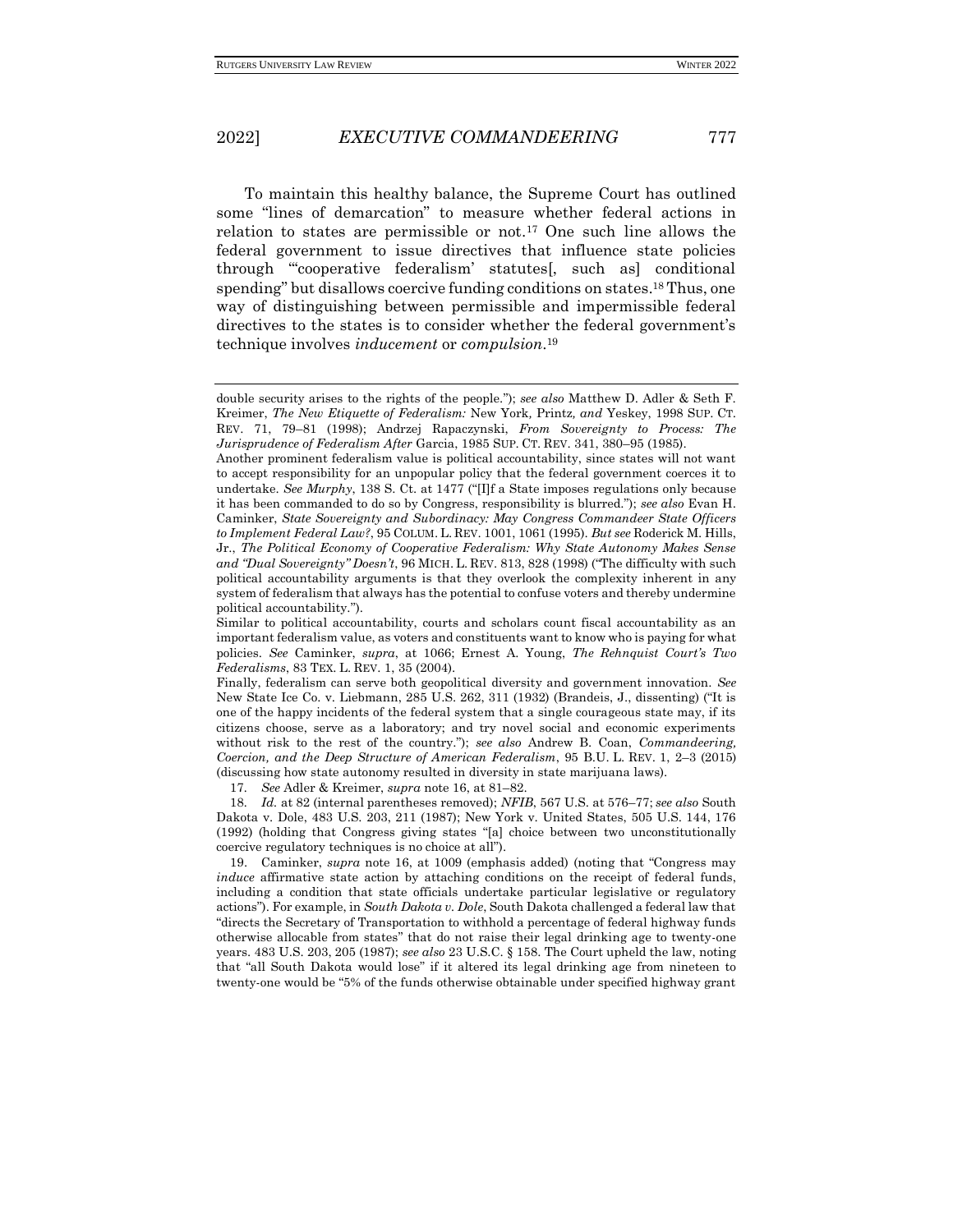Scholars had also perceived a distinction between the federal government imposing negative and affirmative duties on states.<sup>20</sup> This distinction was once thought to mark the difference between permissible preemption actions (negative duties on states) and impermissible commandeering actions (affirmative duties on states).<sup>21</sup> However, the recent decision in *Murphy v. NCAA* found this distinction "empty" and concluded that negative duties equally infringe on state sovereignty.<sup>22</sup>

Finally, in a series of "anticommandeering" decisions, the Supreme Court has struck down Congressional attempts to "dictate<sup>[]</sup> what ... state[s]  $\ldots$  may [or] may not do."23 However, there are only three Supreme Court decisions on this modern anticommandeering doctrine and each dealt with Congress attempting to commandeer the states, not the Executive Branch.<sup>24</sup> The cases directly below provide a sketch of the Court's anticommandeering doctrine as it currently stands.

#### *A. Congress Cannot Compel States to Pass a Law*

In *New York v. United States*, <sup>25</sup> the Court reviewed the Low-Level Radioactive Waste Policy Amendments Act (RWA or Act).<sup>26</sup> The RWA presented states with three options meant to "encourage the States to comply with their statutory obligation to provide for the disposal of waste generated within their borders."<sup>27</sup> The third option required states to either "regulat[e] pursuant to federal standards [or] tak[e] title to the waste generated within the State" (the "Take Title" option).<sup>28</sup> A majority

21*. See id.*

- 26. 42 U.S.C. § 2021(b)–(j) (1988).
- 27*. New York*, 505 U.S. at 152.

programs." *South Dakota*, 483 U.S. at 211. This, the Court reasoned, it did not meet the threshold where an act of Congress "might be so coercive as to pass the point at which 'pressure turns into compulsion.'" *Id.* (quoting Steward Mach. Co. v. Davis, 301 U.S. 548, 590 (1937)). More recently, however, in *NFIB*, the Court struck down a portion of the Affordable Care Act for crossing the impermissible line of coercing states to expand Medicaid eligibility. *See NFIB*, 567 U.S. at 581–82. Specifically, since states stood to lose all of their Medicaid funding if they did not expand Medicaid eligibility as the federal government prescribed, the Court concluded that Congress had placed an unconstitutional "gun to the head" of the states. *See id.* at 581.

<sup>20</sup>*. See* Adler & Kreimer, *supra* note 16, at 89.

<sup>22.</sup> Murphy v. NCAA, 138 S. Ct. 1461, 1478 (2018).

<sup>23</sup>*. Id.*; *see also New York*, 505 U.S. at 174–83; Printz v. United States, 521 U.S. 898, 918 (1997).

<sup>24</sup>*. See infra* Sections II.A, II.B and II.C.

<sup>25.</sup> 505 U.S. 144 (1992).

<sup>28</sup>*. Id.* at 169; *see also* Bulman-Pozen, *supra* note 3, at 2042 (describing commandeering as the federal government "coercing a state to undertake a certain activity").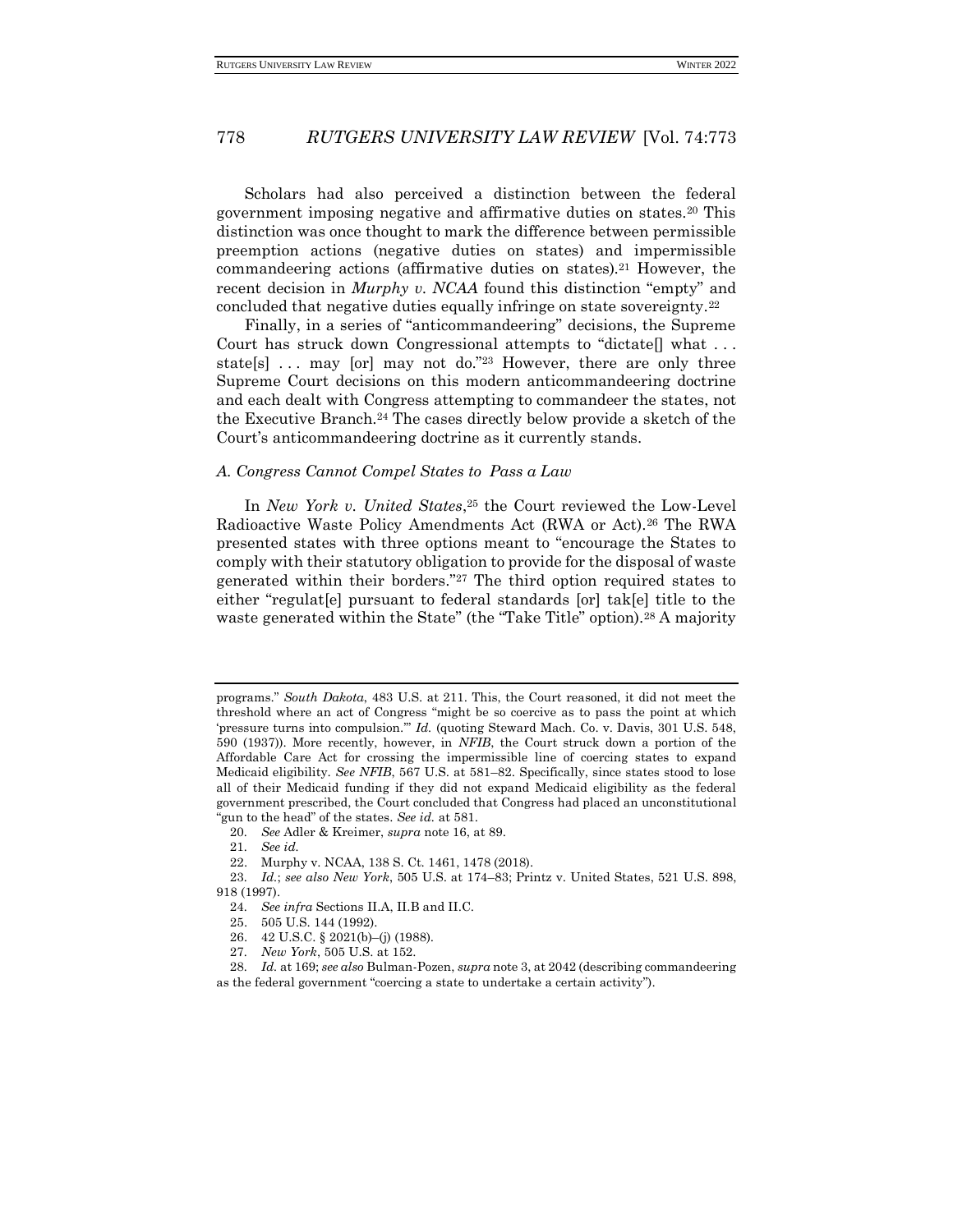of six justices<sup>29</sup> held that the Take Title option amounted to a lack of choice.<sup>30</sup> As such, the Court concluded that "Congress  $\dots$  crossed the line distinguishing encouragement from coercion" and thus had commandeered the states.<sup>31</sup> Additionally, the Court noted that the Take Title provision of the RWA impermissibly targeted states, not private individuals.<sup>32</sup> This aspect of *New York* is critical to the commandeering line of cases, as it laid a marker that, while the federal government can regulate private individuals, it cannot similarly regulate the states.<sup>33</sup> The *New York* decision, therefore, recognized state autonomy as an essential federalist value,  $34$  even when the federal interest is compelling.  $35$ 

#### *B. Congress Cannot Compel State Officials to Implement Federal Law*

Five years after *New York*, the Court in *Printz v. United States* reviewed a section of the Brady Handgun Violence Prevention Act that required state Chief Law Enforcement Officers (CLEOs) to perform certain investigative, communicative, and clerical duties regarding gun purchases in their jurisdiction.<sup>36</sup> Two CLEO's challenged these

33*. See, e.g.*, Caminker, *supra* note 16, at 1042 (citing *New York*, 505 U.S. at 162–66).

36. Printz v. United States, 521 U.S. 898, 903 (1997).

<sup>29.</sup> Justice O'Connor wrote for the majority. *New York*, 505 U.S. at 149. Justice White, joined by Justices Blackmun and Stevens, dissented in part. *See id.* at 199 (White, J., dissenting). Justice Stevens dissented separately and offered an expansive vision of the power that the federal government holds. *See id.* at 210 (Stevens, J., dissenting). Justice Stevens stated that he "see[s] no reason why Congress may not also command the States to enforce federal water and air quality standards or federal standards for the disposition of low-level radioactive wastes." *Id.* at 211.

<sup>30</sup>*. Id.* at 174–75 (majority opinion).

<sup>31</sup>*. Id.* at 175. For more on how the Court distinguished the unconstitutional Take Title provision from the Act's other options, see *id.* at 175–76 ("Unlike the first two sets of incentives, the [T]ake [T]itle incentive does not represent the conditional exercise of any congressional power enumerated in the Constitution."); *see also* Caminker, *supra* note 16, at 1009 ("The Supreme Court has long held that Congress may employ a variety of strategies to require or encourage state officials to promote federal objectives.").

<sup>32</sup>*. See New York*, 505 U.S. at 163–66.

<sup>34</sup>*. See* Caminker, *supra* note 16, at 1004; Deborah Jones Merritt, *Three Faces of Federalism: Finding a Formula for the Future*, 47 VAND. L. REV. 1563, 1570 (1994). *But see*  Hills, *supra* note 16, at 817.

<sup>35.</sup> As respondent in *New York v. United States*, the federal government argued that when "the federal interest is sufficiently important," Congress may impinge on state sovereignty. *New York*, 505 U.S. at 177–78. While the Court acknowledged a past line of cases in which the Court "stated that it will evaluate the strength of federal interests in light of the degree to which such laws would prevent the State from functioning as a sovereign," it clarified that it had "more recently departed from [that] approach." *Id.* In firmly rejecting this argument, the Court stated clearly that "[n]o matter how powerful the federal interest involved, the Constitution simply does not give Congress the authority to require the States to regulate." *Id.*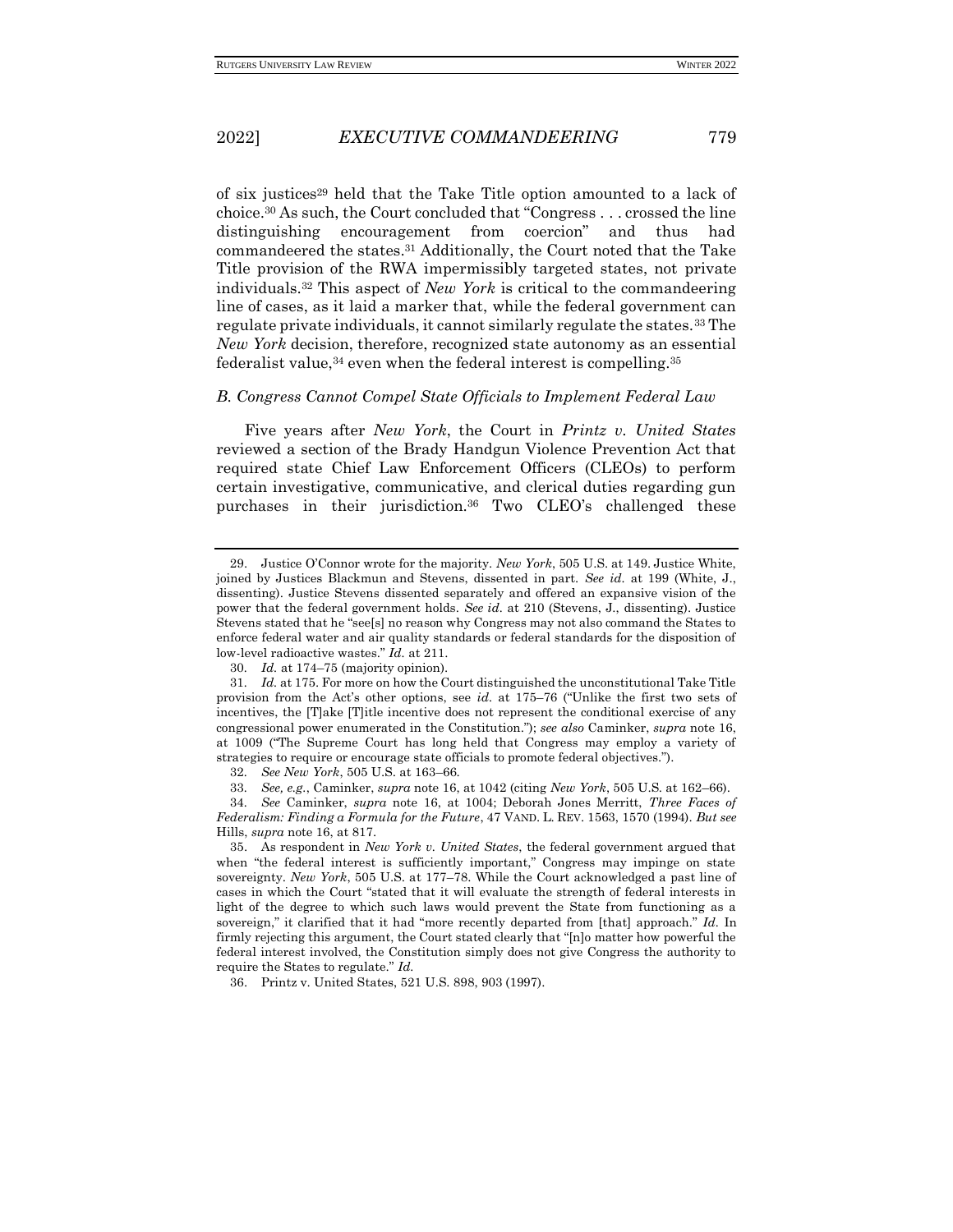provisions of the Brady Act, arguing that it "pressed [them] into federal service" and that such "congressional action compelling state officers to execute federal laws is unconstitutional."<sup>37</sup>

The Court fractured, with Justice Scalia writing for a majority of five<sup>38</sup> that found these parts of the Brady Act unconstitutionally commandeered state executive officers.<sup>39</sup> Adding to its holding in *New York*, the Court in *Printz* declared that the anticommandeering doctrine prohibits Congress from requiring state officers to implement federal law.<sup>40</sup>

### *C. Congress Cannot Command States to Not Pass a Law*

The Court's most recent commandeering decision, *Murphy v. NCAA*, added significantly to the Court's anti-commandeering doctrine. In *New York* and *Printz*, the Court addressed statutes that *affirmatively* told the states that they must take a certain action. The issue in *Murphy* dealt with the converse, a federal law that told the states that they must *refrain* from taking a certain action.<sup>41</sup>

In *Murphy*, the Court examined whether the Professional and Amateur Sports Protection Act (PASPA)<sup>42</sup> provision that made it

<sup>37</sup>*. Id.* at 905.

<sup>38.</sup> Justices O'Connor and Thomas filed concurrences. *See id.* at 935 (O'Connor, J., concurring); *id.* (Thomas, J., concurring). Justice Stevens dissented with Justices Souter, Ginsburg, and Breyer. *See id.* at 939 (Stevens, J., dissenting).

<sup>39</sup>*. Id.* at 933 (majority opinion).

<sup>40</sup>*. Id.* at 935 ("Congress cannot circumvent [the] prohibition [against commandeering states] by conscripting the State's officers directly."). In declaring the challenged provisions of the Brady Act unconstitutional, the majority repeated the refrain from *New York* that "the only proper objects of government" were the people and, thus, "[t]he Framers explicitly chose a Constitution that confers upon Congress the power to regulate individuals, not States." *Id.* at 919–20 (quoting *New York*, 505 U.S. at 161–66); *see also* THE FEDERALIST NO. 15 (Alexander Hamilton). In his dissent, Justice Stevens argued that the Brady Act was different from the RWA in *New York* because it was directed at individuals (CLEOs), not the States. *See Printz*, 521 U.S. at 955 n.16 (Stevens, J., dissenting). The majority responded that, while technically true that the Brady Act regulated "individuals," it did so "in their official capacities as state officers; it controls their actions, not as private citizens, but as the agents of the State." *Id.* at 930 (majority opinion).

For a case that addressed a statute regulating *both* states and private individuals, see Reno v. Condon, 528 U.S. 141 (2000) (upholding the Driver's Privacy Protection Act, 18 U.S.C. §§ 2721–2725, because the Act did not solely regulate states, but instead was "generally applicable" and therefore did not violate the anticommandeering doctrine).

<sup>41</sup>*. See* Murphy v. NCAA, 138 S. Ct. 1461, 1470 (2018); 28 U.S.C. § 3702(1) (making it "unlawful for . . . a governmental entity to . . . authorize by law . . . gambling . . . on" sporting events). Until *Murphy*, scholars had perceived a distinction between the federal government issuing negative and affirmative duties on states. *See* Adler & Kreimer, *supra*  note 16, at 89.

<sup>42.</sup> 28 U.S.C. §§ 3701–3704.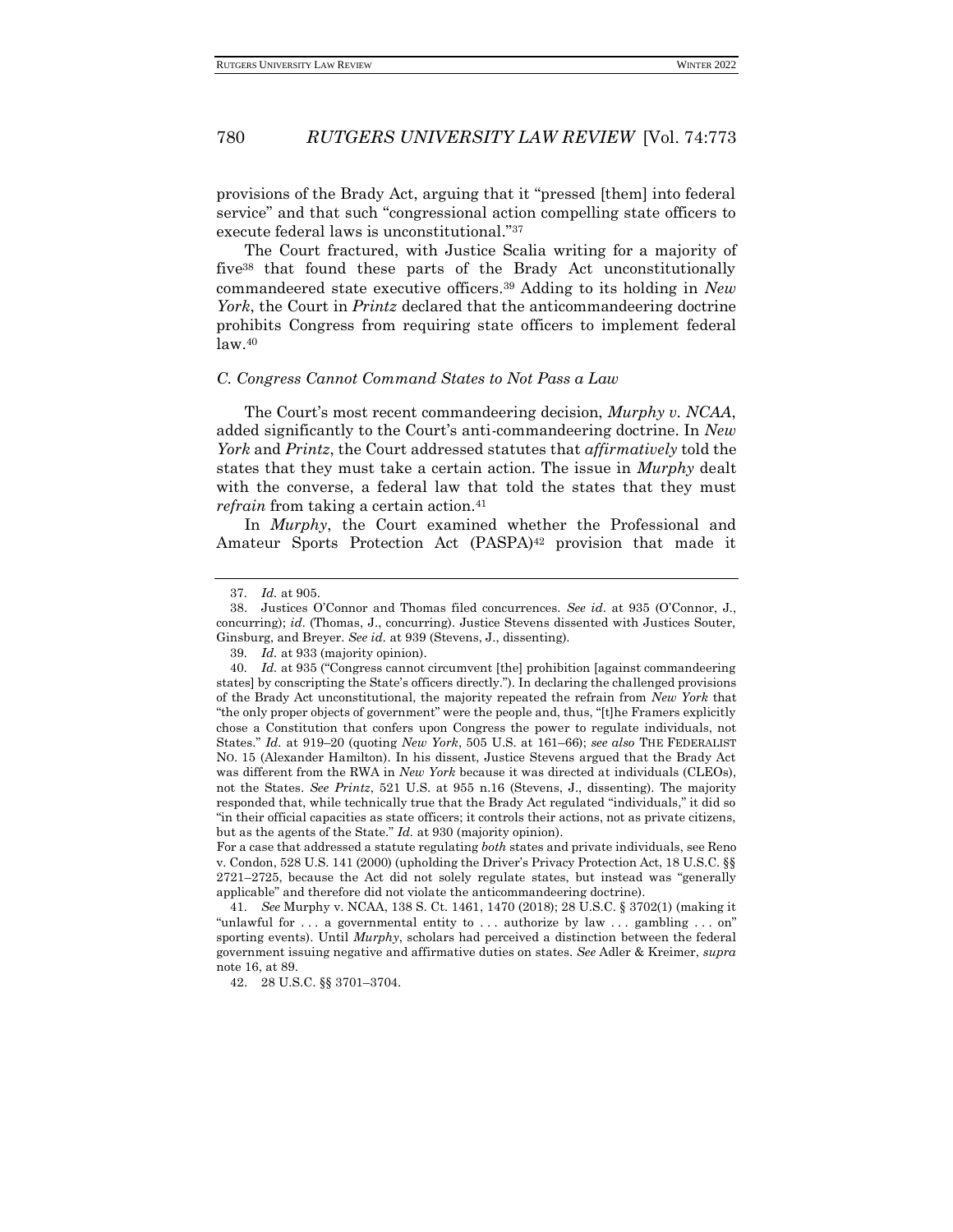unlawful for states or localities to "authorize by law . . . [a] betting, gambling, or wagering scheme" involving competitive sports violated the anticommandeering doctrine.<sup>43</sup> In 2011, New Jersey amended its constitution to allow its legislature to enact sports gambling legislation, which did so the following year, setting up a clash between its law and PASPA.<sup>44</sup> New Jersey argued that PASPA was unconstitutional because it "*requires* States to maintain their existing laws against sports gambling without alteration."<sup>45</sup>

In analyzing whether PASPA commandeered the states, the Court had to parse the blurry line between preemption and commandeering.<sup>46</sup> Indeed, respondents National Collegiate Athletic Association (NCAA) and the United States, seeking to have the Court uphold PASPA, argued that PASPA's prohibiting states from enacting laws that authorize sports gambling was an example of permissible preemption because, as a negative duty, it directed states not to take a certain action and therefore did not constitute commandeering.<sup>47</sup>

Justice Alito, writing for a majority of seven,<sup>48</sup> held the distinction between negative and affirmative duties to be "empty."<sup>49</sup> Whether Congress affirmatively tells states they must act or negatively imposes a prohibition on states, "[t]he basic principle—that Congress cannot issue direct orders to state legislatures—applies ...."<sup>50</sup> Thus, the Court concluded that PASPA violated the anticommandeering doctrine.<sup>51</sup>

47*. Murphy*, 138 S. Ct. at 1478.

48. Justice Breyer joined Justice Alito's opinion on the merits of the Tenth Amendment commandeering portion of the opinion; he and Justice Sotomayor joined Justice Ginsburg's dissent from the majority opinion on severability. *See id.* at 1488 (Breyer, J., concurring in part and dissenting in part); *id.* at 1488–90 (Ginsburg, J., dissenting).

51*. Id.* The Court also clarified what constitutes valid federal preemption by laying out two requirements. First, a provision "must represent the exercise of a power conferred on

<sup>43</sup>*. Murphy*, 138 S. Ct. at 1470; 28 U.S.C. § 3702(1).

<sup>44</sup>*. Murphy*, 138 S. Ct. at 1471.

<sup>45</sup>*. Id.* at 1473 (emphasis added).

<sup>46.</sup> For more on the line between preemption and commandeering, see Bulman-Pozen, *supra* note 3, at 2042 n.55 ("Commentators have long recognized the fraught relationship between preemption and commandeering."); Adler & Kreimer, *supra* note 16, at 89–92 (noting that while the authors "agree with other scholars that the commandeering/preemption distinction is most plausibly and sympathetically fleshed out in terms of . . . the action/inaction distinction," . . . "the distinction is a contested one"). Before *Murphy*, the weight of scholarship seemed to have centered on the view that federal policies that impose "duties of inaction" were valid preemptive measures while federal policies that imposed duties of action constituted invalid commandeering. *See* Adler & Kreimer, *supra* note 16, at 89 n.66; Vicki C. Jackson, *Federalism and the Uses and Limits of Law:* Printz *and Principle?*, 111 HARV. L. REV. 2180, 2201–02 (1998); Hills, *supra* note 16, at 870–71; Caminker, *supra* note 16, at 1054–55.

<sup>49</sup>*. Id.* at 1478 (majority opinion).

<sup>50</sup>*. Id.*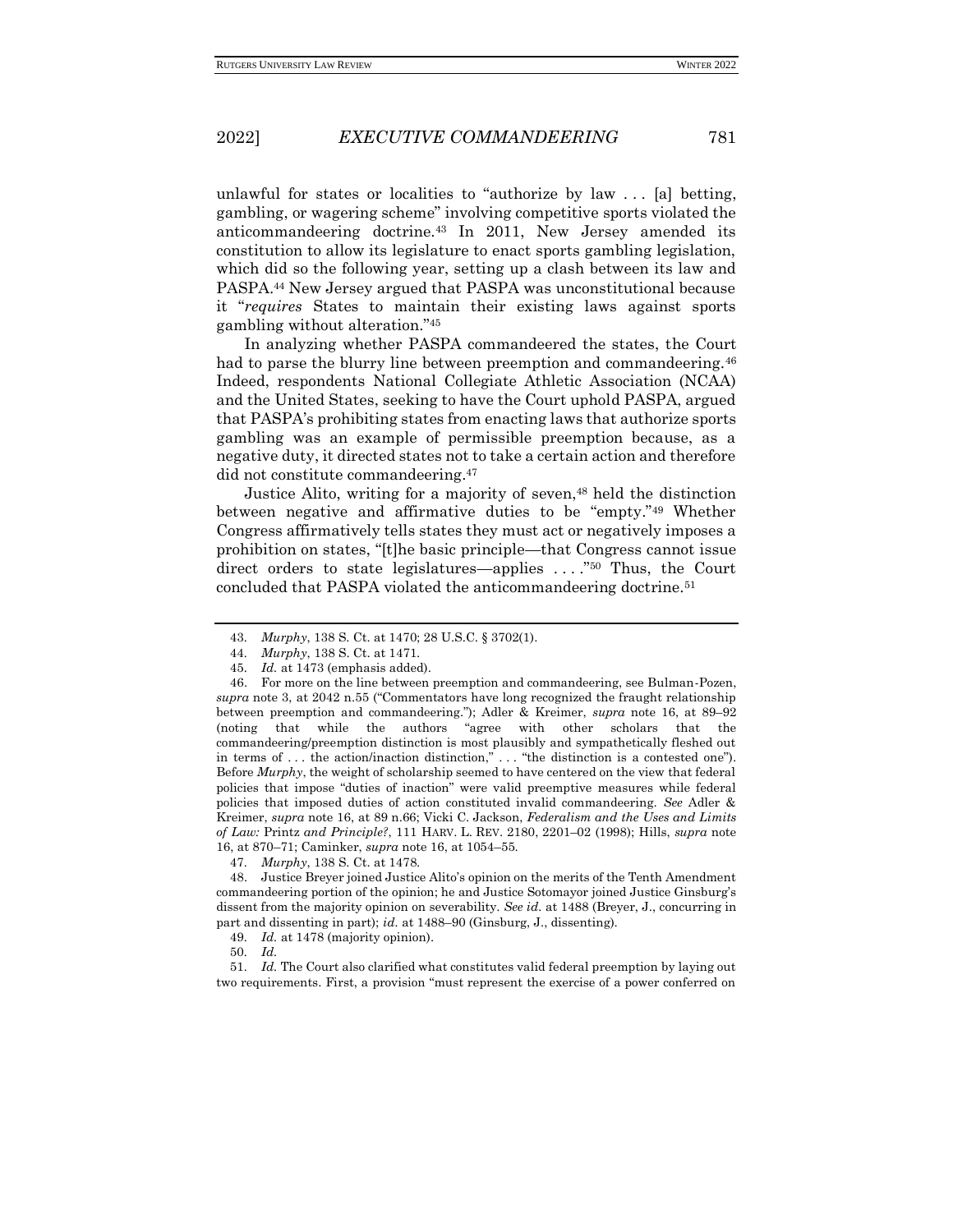While these cases illustrate the current anticommandeering doctrine and how it seeks to maintain balance between the states and federal government, notably absent is the dynamic that Parts IV, V, and VI discuss: delegation that purportedly authorizes the Executive Branch to dictate state policy. The next part will review delegation doctrine.

#### III. DELEGATION AND THE HORIZONTAL BALANCE OF POWER

Similar to the anticommandeering doctrine discussed in Part II, delegation doctrine is concerned with the balance of power.<sup>52</sup> Delegation doctrine, however, governs the horizontal separation of powers between the Legislative and Executive Branches.<sup>53</sup> Since the Constitution vests Congress with "[a]ll legislative [p]ower,"<sup>54</sup> courts and commentators alike are concerned with the Executive Branch exercising Congress' constitutional power through its own policymaking.<sup>55</sup> At the same time, some delegation is necessary to allow government to function.<sup>56</sup> Thus, courts must determine the extent to which Congress can transfer policymaking authority to the Executive.<sup>57</sup>

54. U.S. CONST. art. I, § 1.

55*. See, e.g.*, Gundy v. United States, 139 S. Ct. 2116, 2131 (2019) (Gorsuch, J., dissenting) (discussing the threat that arises when delegation allows "a single executive branch official [to] write laws restricting [people's] liberty"); Cynthia R. Farinia, *Statutory Interpretation and the Balance of Power in the Administrative State*, 89 COLUM. L. REV. 452, 523 (1989) ("[T]he dominance of the executive that has followed the delegation of regulatory power cannot be squared with the original commitment to separation of powers . . . .").

56*. See* THE FEDERALIST NO. 44 (James Madison) ("No axiom is more clearly established in law, or in reason, than that wherever the end is required, the means are authorized; wherever a general power to do a thing is given, every particular power necessary for doing it is included.").

57*. See* Mistretta v. United States, 488 U.S. 361, 417 (1989) (Scalia, J., dissenting) ("The whole theory of *lawful* congressional 'delegation' is . . . that a certain degree of discretion, and thus of lawmaking, *inheres* in most executive or judicial action, and it is up to Congress, by the relative specificity or generality of its statutory commands, to determine—up to a point—[what] that degree shall be.").

Congress by the Constitution." *Id.* at 1479. Second, the Court reiterated a consistent element from the anticommandeering cases that Congress can "regulate individuals, not States" and, therefore, the provision "must be best read as one that regulates private actors." *Id.* at 1478; *see also* New York v. United States, 505 U.S. 144, 166 (1992).

<sup>52</sup>*. See* Akhil Reed Amar, *Of Sovereignty and Federalism*, 96 YALE L.J. 1425, 1495 (1987) (noting that "in separating and dividing power, whether horizontally or vertically, the Federalists pursued the same strategy: Vest power in different sets of agents who will have personal incentives to monitor and enforce limitations on each other's powers.").

<sup>53</sup>*. See, e.g.*, DAVID EPSTEIN & SHARYN O'HALLORAN, DELEGATING POWERS: A TRANSACTION COST POLITICS APPROACH TO POLICY MAKING UNDER SEPARATE POWERS 5 (1999) ("[T]he history of American political development from 1789 to the present can be viewed as an attempt at a manageable arrangement that allows government to be effective yet responsive.").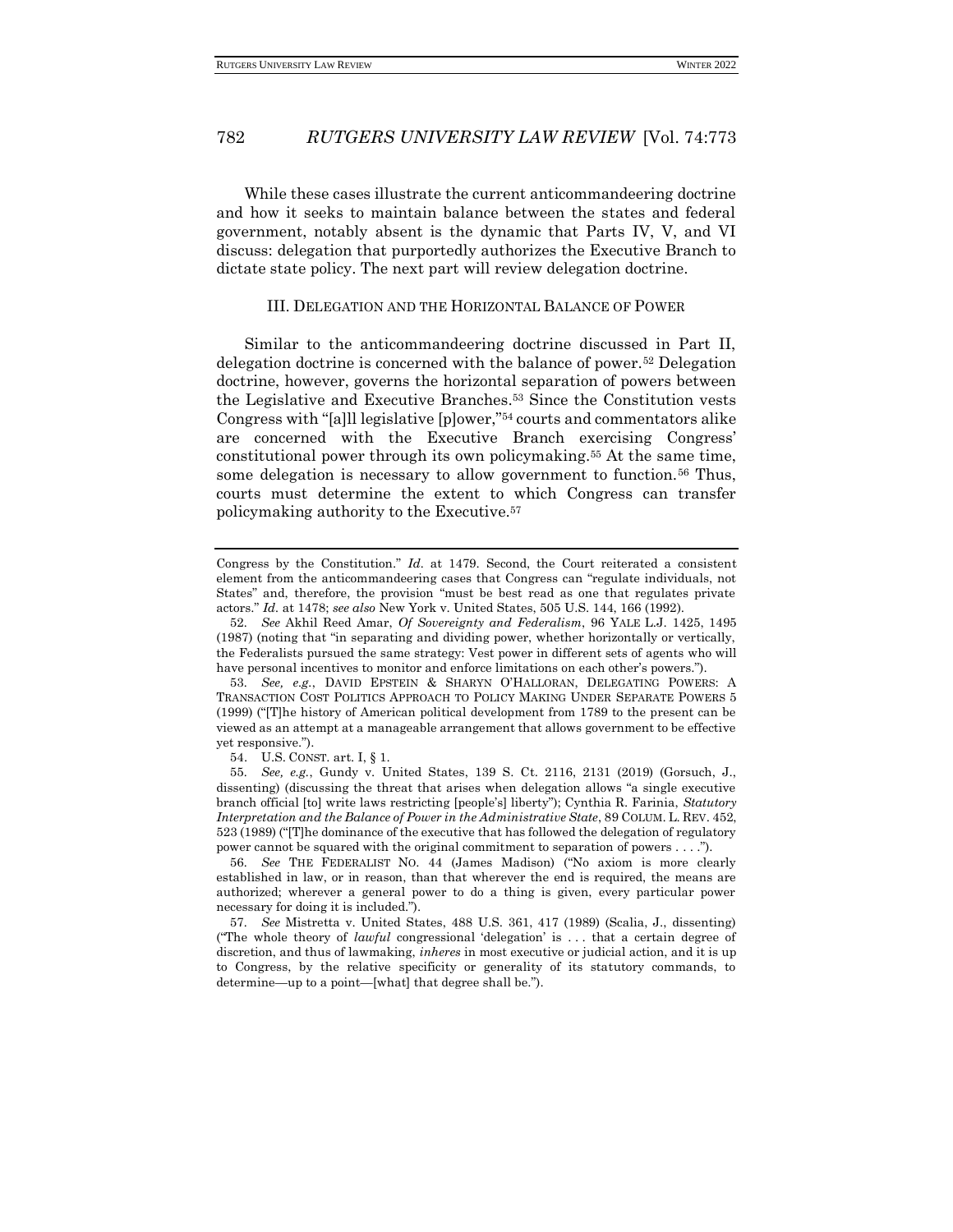For nearly a century, the Supreme Court has largely approved of broad Congressional delegation to the Executive.<sup>58</sup> As a result, the administrative state has grown and, more recently, the President has asserted greater control over the regulatory apparatus.<sup>59</sup> This part covers the Supreme Court's decisions that provide today's permissive delegation doctrine, as well as the related trend of greater presidential control over the administrative state.

#### *A. Delegation Doctrine*

While the Constitution solely vested Congress with legislative power, it is also apparent that Congress must be able to delegate some policymaking authority in order to govern effectively.<sup>60</sup> Thus, in earlier iterations of the delegation doctrine, the Supreme Court fluctuated between the hardline stance that "[C]ongress cannot delegate legislative power"<sup>61</sup> and the recognition that Congress could delegate policymaking authority as long as it provided its delegee with "an intelligible principle  $.$ "62

As the administrative state began to rise, particularly in the 1930s in response to the Great Depression, the Court had to assess starker instances of Congress delegating its policymaking function.<sup>63</sup> Indeed, the only two times that the Supreme Court has outright invalidated a statute for delegating too much lawmaking power both occurred in 1935.<sup>64</sup>

In one of those cases, *A.L.A. Schechter Poultry Corp. v. United States*, the Court reviewed § 3 of the National Industrial Recovery Act of 1933.<sup>65</sup> Section 3 authorized trade and industrial groups to create "codes of fair

<sup>58</sup>*. See, e.g.*, *id.* at 416 (noting that the Court has "almost never felt qualified to secondguess Congress regarding the permissible degree of policy judgment that can be left to those executing or applying the law".

<sup>59</sup>*. See* Bulman-Pozen, *supra* note 1, at 466. *See generally* Elena Kagan, *Presidential Administration*, 114 HARV. L. REV. 2245 (2001) (discussing the current era of "presidential administration").

<sup>60</sup>*. See* A.L.A. Schechter Poultry Corp. v. United States, 295 U.S. 495, 529–30 (1935) (recognizing "the necessity of adapting legislation to complex conditions involving a host of details with which the national Legislature cannot deal directly"); THE FEDERALIST NO. 44 (James Madison); *see also* U.S. CONST. art. I, § 8, cl. 18 (authorizing Congress "[t]o make all Laws which shall be necessary and proper for carrying into Execution" its legislative powers).

<sup>61.</sup> Marshall Field & Co. v. Clark, 143 U.S. 649, 692 (1892).

<sup>62.</sup> J.W. Hampton, Jr., & Co. v. United States, 276 U.S. 394, 409 (1928).

<sup>63</sup>*. See, e.g.*, Bulman-Pozen, *supra* note 1, at 466–67.

<sup>64</sup>*. See* Panama Refining Co. v. Ryan, 293 U.S. 388, 430 (1935); *A.L.A. Schechter Poultry Corp.*, 295 U.S. at 538–42.

<sup>65</sup>*. A.L.A. Schechter Poultry Corp.*, 295 U.S. at 521–26.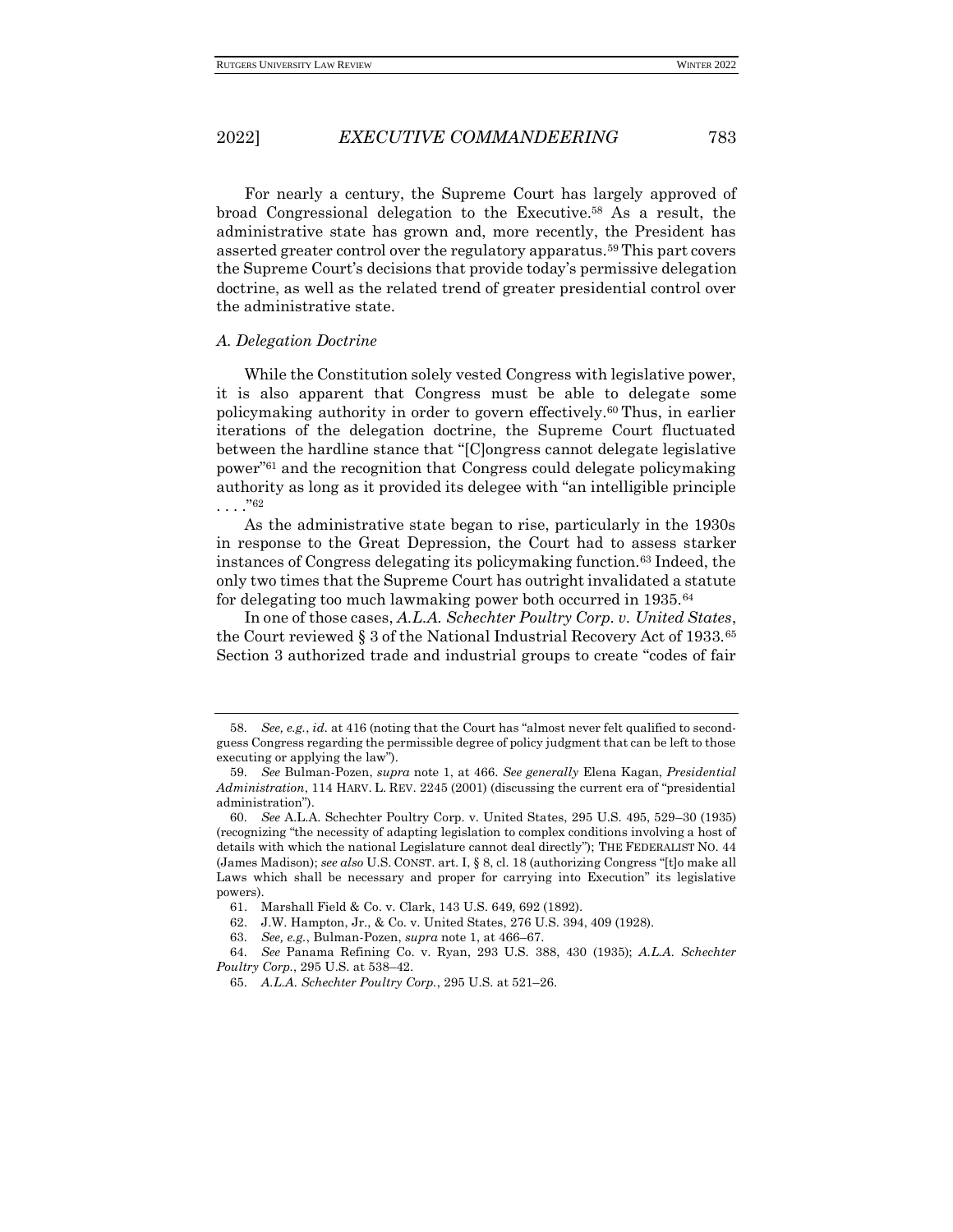competition" that would then require the President's approval.<sup>66</sup> The Supreme Court held that the codes were impermissibly designed to allow non-congressional actors to create "new and controlling prohibitions . . . ."<sup>67</sup> Specifically, § 3 allowed "[industry] proponents of a code . . . [to] roam at will, and the President [to] approve or disapprove their proposals as he see[s] fit," which the Court found to be "a delegation of legislative power . . . unknown to our law and . . . utterly inconsistent with the constitutional prerogatives and duties of Congress."<sup>68</sup> *Schechter* thus became the high-water mark of the nondelegation doctrine, which provides that courts should invalidate legislation that delegates too broadly to the Executive.<sup>69</sup>

However, in just under a decade after *Schechter*, the Court softened its approach to delegation in *Yakus v. United States*. <sup>70</sup> The *Yakus* standard says that Congress need not "find for itself every fact upon which it desires to base legislative action" because "[t]he essentials of the legislative function are the determination of the legislative policy  $\dots$ ."<sup>71</sup> The *Yakus* standard, together with the "intelligible principle" standard that the Court had previously laid down,<sup>72</sup> provides the framework for the current delegation doctrine.<sup>73</sup>

For example, in *Whitman v. American Trucking Ass'ns, Inc.*, the Supreme Court applied this framework when it reviewed § 109(b)(1) of the Clean Air Act.<sup>74</sup> This section "instructs the EPA to set 'ambient air quality standards the attainment and maintenance of which in the judgment of the Administrator . . . are requisite to protect the public health.'"<sup>75</sup>

The Supreme Court in *Whitman* upheld § 109(b)(1), concluding that Congress did not impermissibly delegate its legislative power because the statute contained a public policy with an intelligible principle regarding

<sup>66</sup>*. Id.* at 521–22.

<sup>67</sup>*. Id.* at 535.

<sup>68</sup>*. Id.* at 537–38.

<sup>69</sup>*. See, e.g.*, Cass Sunstein, *Nondelegation Canons*, 67 U. CHI. L. REV. 315, 318–19 (2000). While the nondelegation doctrine has remained dormant since *Schechter*, the possibility of a resurgence has grown in recent years, particularly with Justice Gorsuch's rise to the Supreme Court. *See infra* Part VI.A.

<sup>70.</sup> 321 U.S. 414 (1944).

<sup>71</sup>*. Id.* at 424.

<sup>72.</sup> J.W. Hampton, Jr., & Co. v. United States, 276 U.S. 394, 409 (1928).

<sup>73</sup>*. See* Cass R. Sunstein, *Is the Clean Air Act Unconstitutional?*, 98 MICH. L. REV. 303, 333 (1999) ("In the decades since *Schechter Poultry* . . . nondelegation challenges have been routinely repudiated.").

<sup>74.</sup> Whitman v. Am. Trucking Assocs., Inc., 531 U.S. 457, 472–76 (2001).

<sup>75</sup>*. Id.* at 472.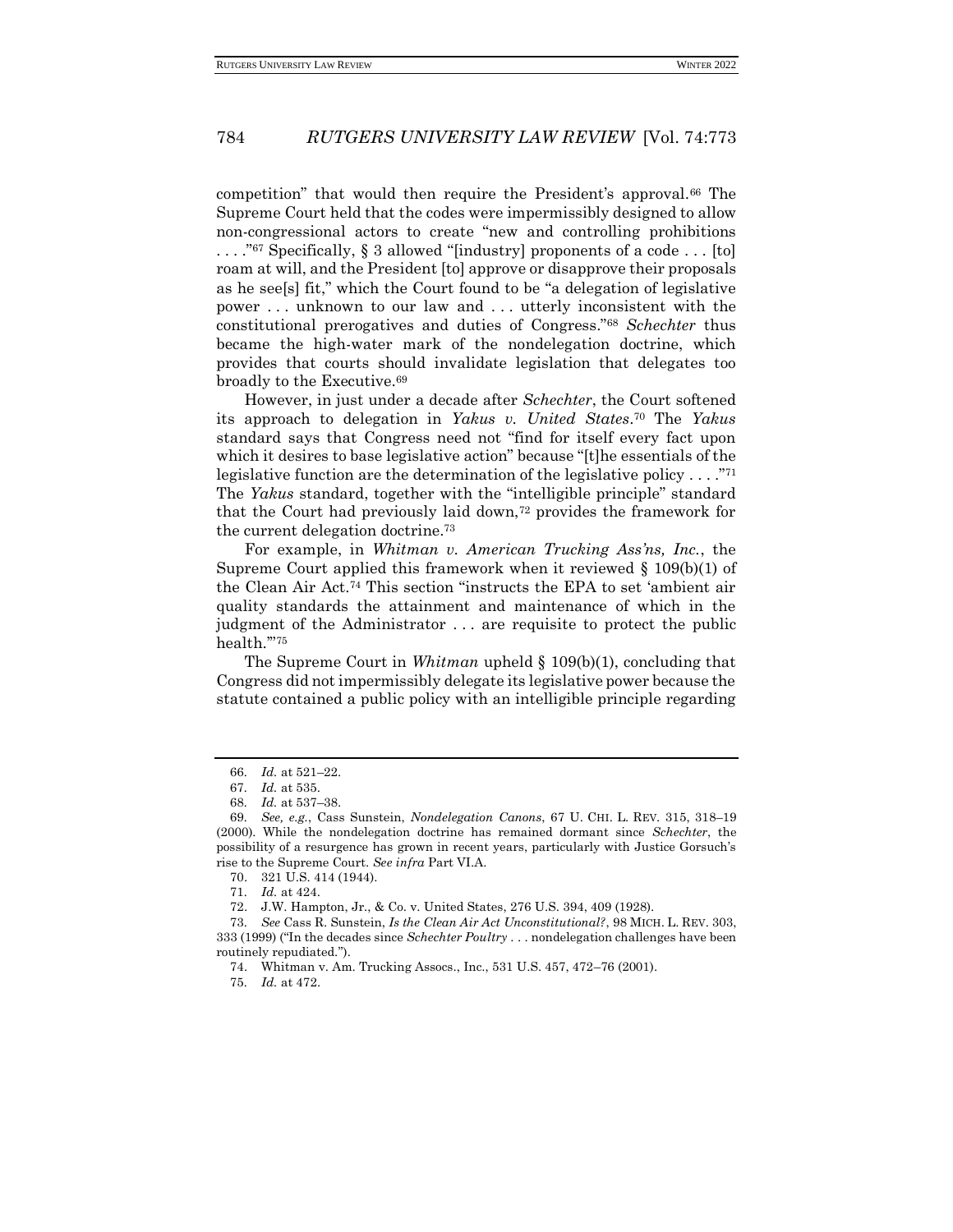the necessity of regulating air pollution.<sup>76</sup> Specifically, the Court found that the Clean Air Act required the EPA to "'establish uniform national standards at a level that is requisite to protect public health from the adverse effects of the pollutant in the ambient air.' Requisite, in turn, 'mean[s] sufficient, but not more than necessary.'"<sup>77</sup> This limitation—"sufficient, but not more than necessary"—sufficed as the "intelligible principle" that Congress gave to its delegee, the EPA.<sup>78</sup> Thus, since *Yakus*, the Supreme Court has left the nondelegation doctrine dormant and instead has permitted Congress to delegate broadly as long as it provides an intelligible principle.

#### *B. Presidential Control of the Administrative State*

While the Court's decision in *Whitman* illustrates the latitude Congress has to delegate, a related issue is where delegated power ends up and how Congress' delegee exercises its power. As Congress delegated broad policymaking authority, a competition emerged among federal actors and, in recent years, the states,<sup>79</sup> as to who will create policy.<sup>80</sup> Over the past forty years, the President has dominated this power struggle.<sup>81</sup>

President Reagan, for example, asserted great fiscal control over administrative policymaking in his effort to shrink the regulatory state.<sup>82</sup> President Clinton issued an executive order that provides "the President [with] authority to direct executive department . . . heads in the exercise of their delegated rulemaking power."<sup>83</sup> President George W. Bush issued signing statements to legislation that "challenged the constitutionality of various aspects of congressional acts" whenever he felt they "impinged on the executive's absolute authority."<sup>84</sup>

81*. See id.* ("We live today in an era of presidential administration.").

84. Jerry L. Mashaw & David Berke, *Presidential Administration in a Regime of Separated Powers: An Analysis of Recent American Experience*, 35 YALE J. REGUL. 549, 557

<sup>76</sup>*. Id.* at 473–74.

<sup>77</sup>*. Id.* at 473.

<sup>78</sup>*. Id.* at 472–73. In a concurrence, Justice Stevens argued that Congress was not merely providing an intelligible principle, but rather was indeed providing the EPA with "legislative power" and, further, that this was constitutionally permissible. *Id.* at 488 (Stevens, J., concurring).

<sup>79</sup>*. See* Bulman-Pozen, *supra* note 1, at 461 ("In recent years, states have . . . assumed a prominent role in challenging federal executive power.").

<sup>80.</sup> Kagan, *supra* note 59, at 2246 ("The history of the . . . administrative state is the history of competition among different entities for control of its policies.").

<sup>82</sup>*. See* Exec. Order No. 12,291, 46 Fed. Reg. 13,193, 13,193–94 (Feb. 17, 1981).

<sup>83.</sup> Kagan, *supra* note 59, at 2288; *see also* Exec. Order No. 12,866, 58 Fed. Reg. 51,735, 51,743 (Sept. 30, 1993).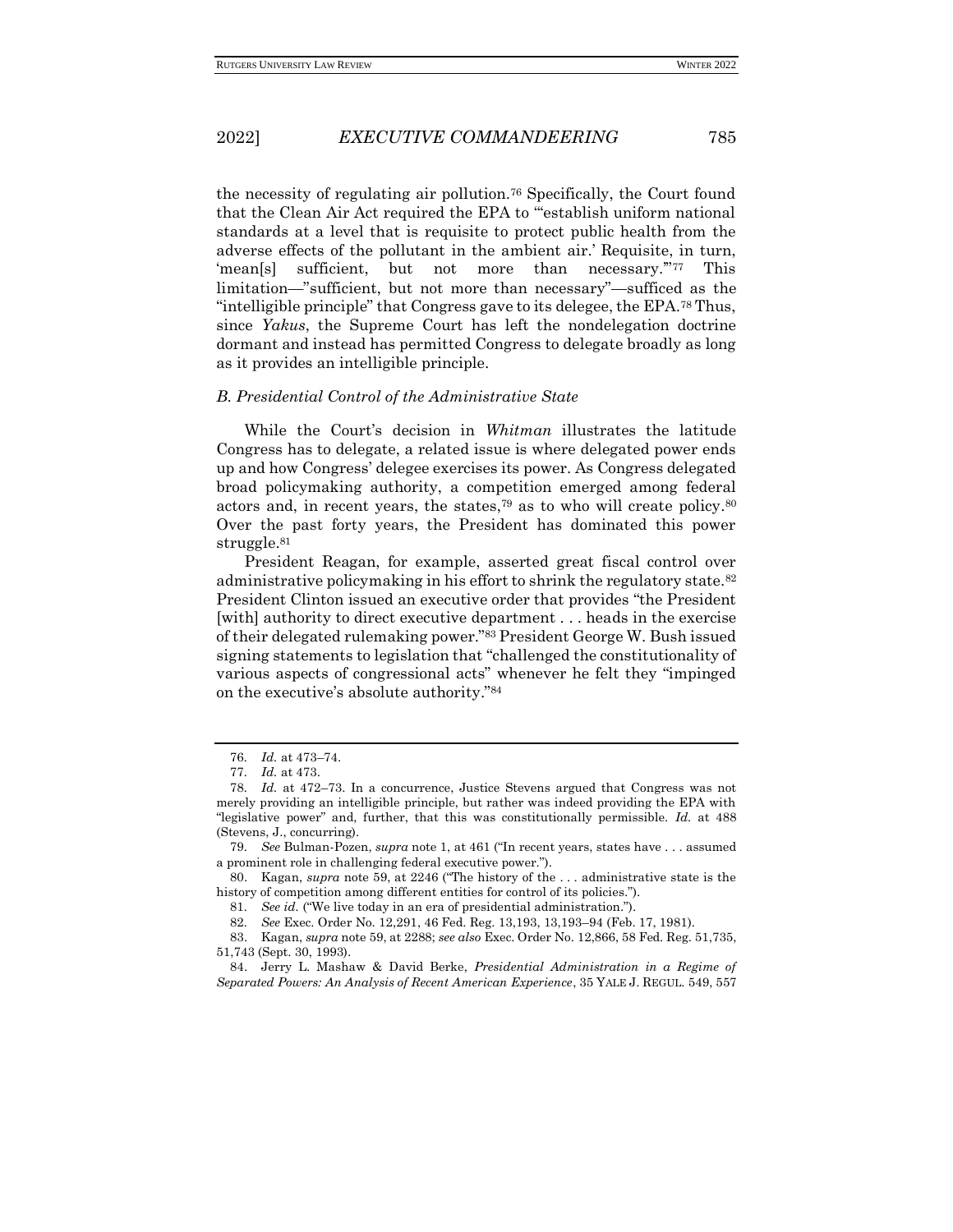Some argue that the Executive Branch's accumulation and assertion of administrative power increases the danger for abuse.<sup>85</sup> In addition to the constitutional concerns alluded to before, delegation critics emphasize the lack of process<sup>86</sup> and political accountability<sup>87</sup> when the Executive holds so much sway over policy. The last decade in particular has seen stark examples of the Executive Branch acting unilaterally under both Presidents Obama and Trump.<sup>88</sup> Thus, according to some, the efficient governance that delegation provides can simultaneously threaten democratic norms.<sup>89</sup>

These threats are typically framed as effecting the balance of power between the Legislative and Executive Branches, but recent scholarship has begun to recognize how Executive power can impact the states.<sup>90</sup> The next section covers litigation that illustrates how delegation to the Executive Branch can have federalism implications.

#### IV. CASE STUDY: EXECUTIVE COMMANDEERING IN ACTION

In 2017, the Department of Justice (DOJ) under then-Attorney General Jefferson B. Sessions announced new conditions for state governments<sup>91</sup> applying for law enforcement funding from the Edward Byrne Memorial Justice Assistance Grant.<sup>92</sup> One condition required applicants to certify compliance with 8 U.S.C. § 1373.<sup>93</sup> Section 1373 provides that state governments cannot prohibit their employees from communicating with federal immigration authorities.<sup>94</sup> Several states challenged these conditions, arguing, inter alia, that the DOJ acted outside the scope of the funding statute and unconstitutionally

<sup>(2018);</sup> PETER M. SHANE, MADISON'S NIGHTMARE: HOW EXECUTIVE POWER THREATENS AMERICAN DEMOCRACY 55 (2009).

<sup>85</sup>*. See* Farinia, *supra* note 55, at 523; William P. Marshall, *Eleven Reasons Why Presidential Power Inevitably Expands and Why It Matters*, 88 B.U. L. REV. 505, 506 (2008). *See also* Mashaw & Berke, *supra* note 83, at 557–58.

<sup>86</sup>*. See, e.g.*, John F. Manning, *The Nondelegation Doctrine as a Canon of Avoidance*, 2000 SUP. CT. REV. 223, 239–40 (2000).

<sup>87</sup>*. See* Gundy v. United States, 139 S. Ct. 2116, 2134 (2019) (Gorsuch, J., dissenting) (remarking that delegation prevents "the sovereign people . . . [from] know[ing], without ambiguity, whom to hold accountable for the laws they would have to follow").

<sup>88</sup>*. See generally* Bulman-Pozen, *supra* note 3; Mashaw & Berke, *supra* note 83.

<sup>89</sup>*. See* Farinia, *supra* note 55, at 523; Marshall, *supra* note 84, at 506; *see also* Mashaw & Berke, *supra* note 84, at 557–58.

<sup>90</sup>*. See* Bulman-Pozen*, supra* note 3, at 2031.

<sup>91.</sup> This Note uses "state" to encompass state and local governments. *See* Adler & Kreimer, *supra* note 16, at 72 n.6.

<sup>92.</sup> DOJ Press Release, *supra* note 7.

<sup>93</sup>*. See id.*

<sup>94</sup>*. See* 8 U.S.C. § 1373(a).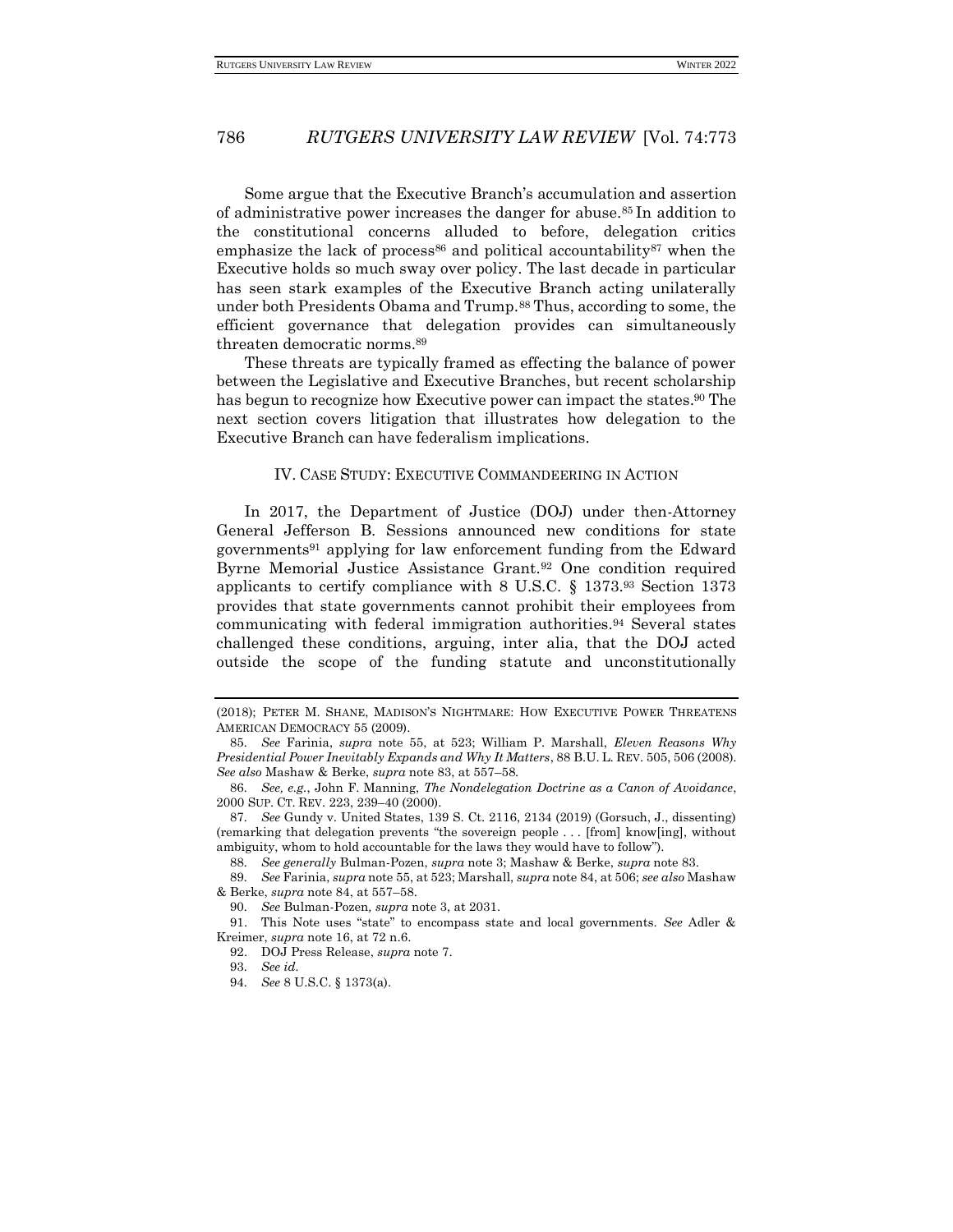commandeered the states by requiring compliance with § 1373.<sup>95</sup> The First, Third, Seventh, and Ninth Circuits held that the DOJ conditions were invalid.<sup>96</sup> The Second Circuit upheld the conditions, concluding that Congress delegated the authority to the DOJ to set the conditions.<sup>97</sup>

### *A. Background: Byrne JAG Program and Sanctuary Cities*

In 2006, Congress codified the Edward Byrne Memorial Justice Assistance Grant (Byrne JAG) program at 34 U.S.C. §§ 10151 to 10158 to provide funding for state law enforcement.<sup>98</sup> The Byrne JAG program conferred significant authority to the Attorney General, including the ability to specify the "form" characteristics that grant applicants must satisfy to receive funding.<sup>99</sup>

Separately from the Byrne JAG program, some states have created policies that prohibit cooperation between their officials and federal immigration enforcement.<sup>100</sup> These governments, deemed "sanctuary jurisdictions,"<sup>101</sup> did so to improve cooperation between law enforcement and undocumented residents.<sup>102</sup>

In 1996, Congress passed 8 U.S.C. § 1373 to curtail state efforts to establish sanctuary jurisdictions.<sup>103</sup> Specifically, § 1373 disallows state

97*. See* New York v. U.S. Dep't of Just., 951 F.3d 84, 123–24 (2d Cir. 2020).

98*. See* 34 U.S.C. §§ 10151–58. The Byrne JAG program derives from the Omnibus Crime Control and Safe Streets Act of 1968, Pub. L. No. 90-351, 82 Stat. 197.

99. 34 U.S.C. § 10153(a).

100*. See, e.g.*, N.Y.C. Exec. Order No. 124 (Aug. 7, 1989).

101*. See, e.g.*, Bulman-Pozen, *supra* note 3, at 2043 (noting that such state and local governments have been "colloquially but imprecisely labeled 'sanctuary' jurisdictions  $\ldots$ .").

103. New York v. U.S. Dep't of Just., 951 F.3d 84, 96 n.8 (2d Cir. 2020).

<sup>95</sup>*. See* New York v. U.S. Dep't of Just., 343 F. Supp. 3d 213, 225 (S.D.N.Y. 2018). There, the plaintiffs also argued that the conditions were ultra vires under the Administrative Procedure Act (APA), not in accordance with the APA, and arbitrary and capricious under the APA. *Id.*

<sup>96</sup>*. See* City & Cnty. of San Francisco v. Barr, 965 F.3d 753, 766 (9th Cir. 2020); City of Chicago v. Barr, 961 F.3d 882, 931 (7th Cir. 2020); City of Providence v. Barr, 954 F.3d 23, 45 (1st Cir. 2020); City of Philadelphia v. Att'y Gen., 916 F.3d 276, 293 (3d Cir. 2019).

<sup>102</sup>*. See* City of Chicago v. Barr, 961 F.3d 882, 886–87 (7th Cir. 2020); *see also* THEODORE, *supra* note 5, at 3, 17–18; WONG ET AL., *supra* note 5, at 9.

While sanctuary jurisdictions have barred cooperation between their law enforcement officers and the federal government, other jurisdictions have *mandated* such cooperation. *See, e.g.*, Bulman-Pozen, *supra* note 1, at 484 n.94 (detailing five states that enacted mandatory cooperation between state officials and federal immigration enforcement). Such divergent policymaking among states encapsulates how federalism manifests geopolitical diversity and government innovation. *See* New State Ice Co. v. Liebmann, 285 U.S. 262, 311 (1932) (Brandeis, J., dissenting) ("It is one of the happy incidents of the federal system that a single courageous [S]tate may, if its citizens choose, serve as a laboratory; and try novel social and economic experiments without risk to the rest of the country.").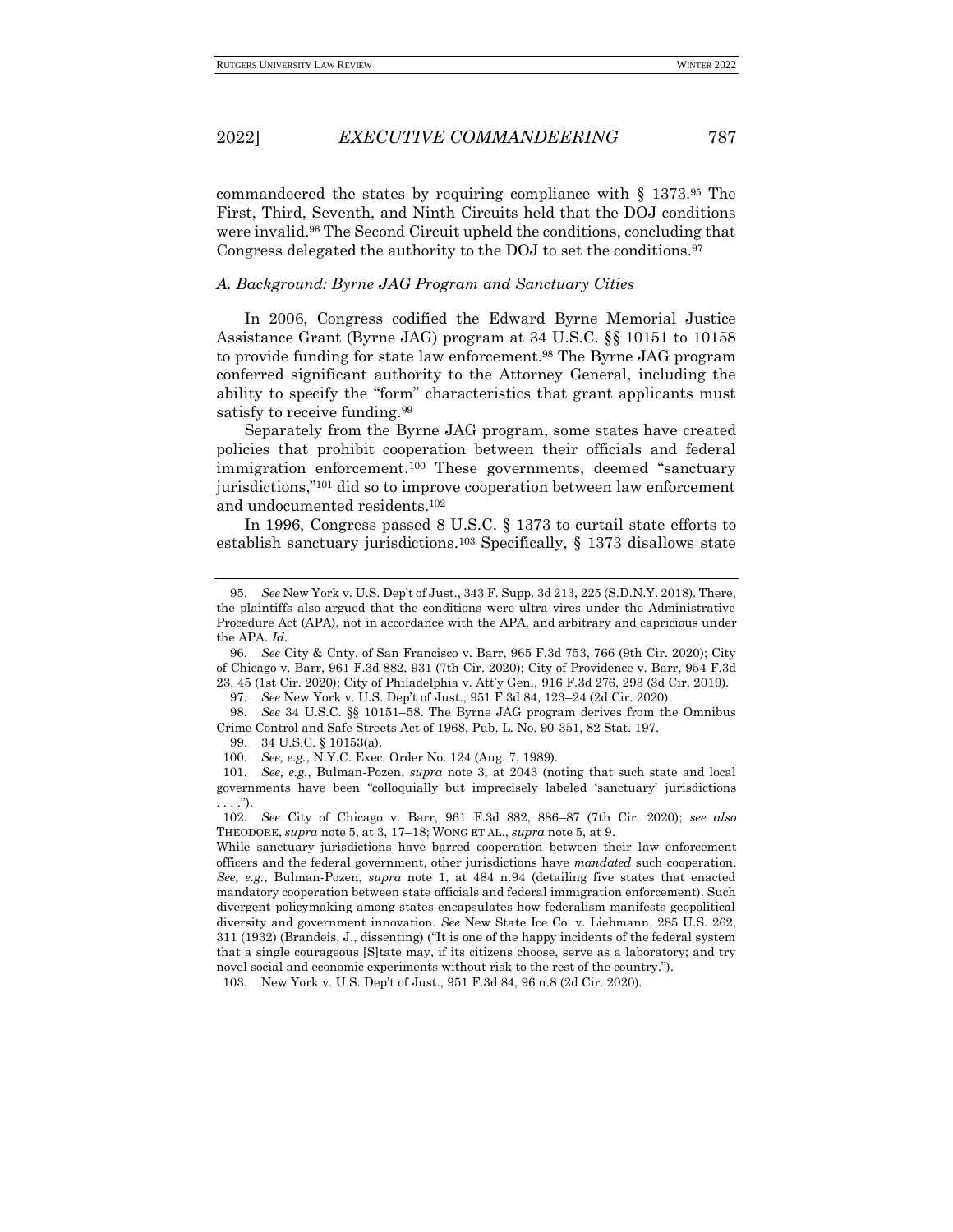governments from "prohibit[ing], or in any way restrict[ing], any government entity or official from sending to, or receiving from"<sup>104</sup> federal immigration enforcement "information regarding the citizenship or immigration status, lawful or unlawful, of any individual."<sup>105</sup> During hearings where Congress discussed § 1373, several Senators proposed conditioning federal funding to states and localities on those governments complying with what would become § 1373.<sup>106</sup> These efforts failed, and despite the passage of § 1373, states continued to restrict their officials from cooperating with federal immigration officials.<sup>107</sup> Congress would subsequently consider legislation to condition funding on compliance with  $\S$  1373 but failed each time.<sup>108</sup>

#### *B. Byrne JAG Program Conditions*

From the beginning of President Trump's tenure, he and Attorney General Sessions sought to deprive sanctuary cities and states of federal funding.<sup>109</sup> On July 25, 2017, Attorney General Sessions announced that applicants for the Byrne JAG program would have to satisfy certain DOJ conditions to receive funding, including certifying compliance with § 1373 (the Certification Condition).<sup>110</sup>

<sup>104.</sup> 8 U.S.C § 1373(a). Section 1373 refers to the Immigration and Naturalization Service (INS), but Congress eradicated the INS in 2002 when it created the Department of Homeland Security (DHS). *See* 6 U.S.C. § 291. The INS' responsibilities were split between three divisions of DHS: the United States Citizenship and Immigration Service, the Immigration and Customs Enforcement Service, and the Customs and Border Protection Service. *See* 6 U.S.C. §§ 111, 211, 251–52, 271.

<sup>105.</sup> 8 U.S.C. § 1373(a).

<sup>106</sup>*. New York*, 951 F.3d at 96–97 (citing *The Impact of Immigration on the United States and Proposals to Reform U.S. Immigration Laws: Hearing Before the Subcomm. on Immigr. & Refugee Affs. of the Comm. on the Judiciary*, 103d Cong. 45 (1994) (statement of Sen. Alan K. Simpson) ("I believe cooperation has to be [a] condition[] for any Federal reimbursement.")).

<sup>107</sup>*. See* New York v. U.S. Dep't of Just.*,* 951 F.3d at 98.

<sup>108</sup>*. See* Stop Dangerous Sanctuary Cities Act, H.R. 5654, 114th Cong. § 4 (2016); Stop Dangerous Sanctuary Cities Act, S. 3100, 114th Cong. § 4 (2016); Enforce the Law for Sanctuary Cities Act, H.R. 3009, 114th Cong. § 3 (2015); Mobilizing Against Sanctuary Cities Act, H.R. 3002, 114th Cong. § 2 (2015); Stop Sanctuary Policies and Protect Americans Act, S. 2146, 114th Cong. § 3(a) (2015); Stop Sanctuary Cities Act, S. 1814, 114th Cong. § 2 (2015); *see also* Annie Lai & Christopher N. Lasch, *Crimmigration Resistance and the Case of Sanctuary City Defunding*, 57 SANTA CLARA L. REV. 539, 553 n.87 (2017) (describing the proposed legislation and the failed attempts to pass it).

<sup>109</sup>*. See Major Developments Relating to "Sanctuary" Cities Under the Trump Administration*, *supra* note 6. For a timeline of the Trump administration's efforts to cut funding to sanctuary jurisdictions, see *id.*

<sup>110</sup>*. See* DOJ Press Release, *supra* note 7. In addition to the Certification Condition, the Department of Justice included two other requirements for grant applicants. *Id.* First, applicants would have to, "upon request[] . . . give advance notice to the Department of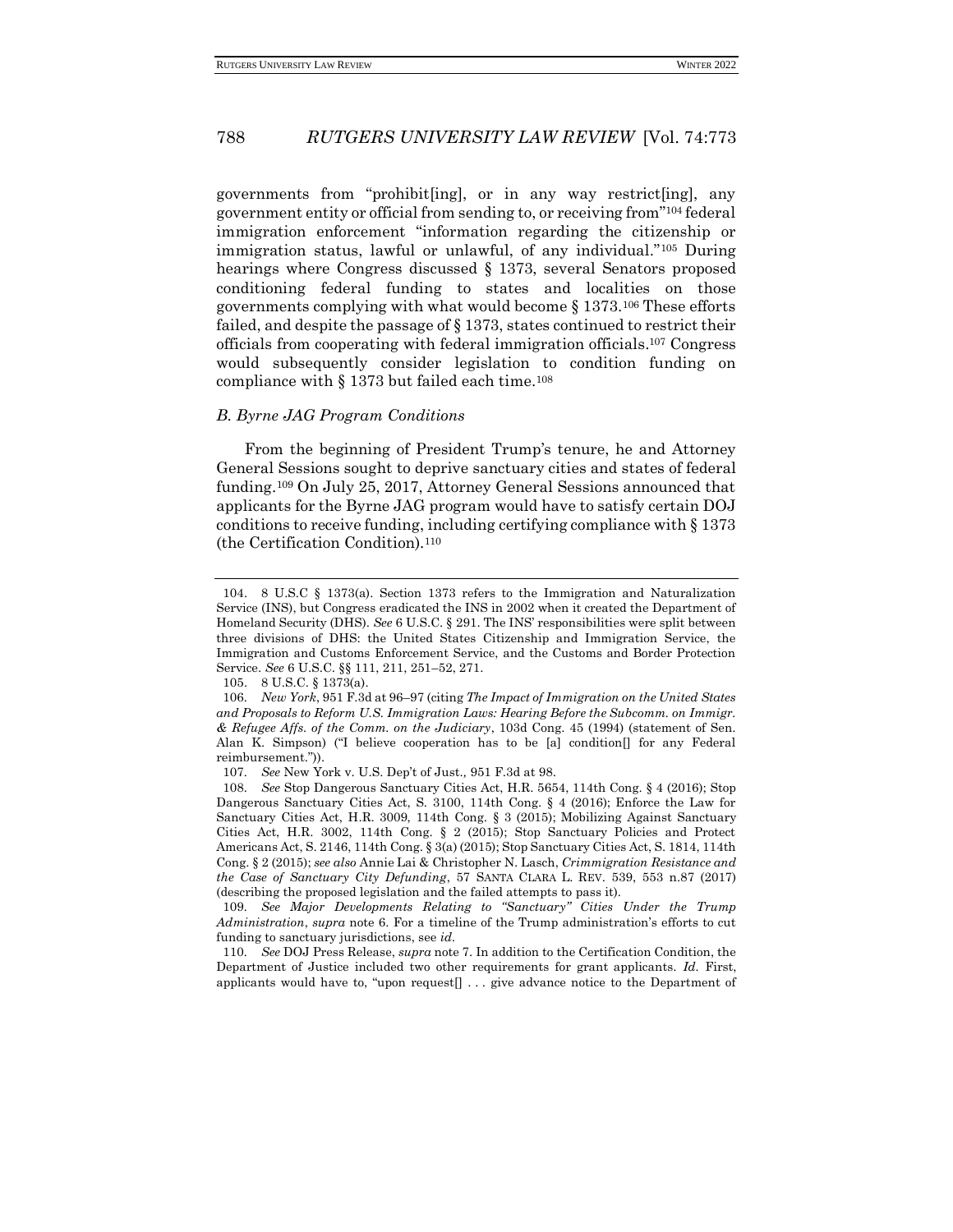The announcement triggered a series of lawsuits around the country, with states seeking to enjoin the conditions and release the funding.<sup>111</sup> Five district courts held that Congress did not give the DOJ the authority to impose the conditions;<sup>112</sup> three also found that  $\S$  1373 was facially unconstitutional.<sup>113</sup> On appeal, the First, Third, Seventh, and Ninth Circuits each held that the DOJ did not have the authority to issue these conditions.<sup>114</sup> The Second Circuit, however, found that the Byrne JAG statute authorized the DOJ to impose the conditions and that the Certification Condition did not violate the anticommandeering doctrine.<sup>115</sup>

#### *C. Second Circuit Delegation Analysis*

The Second Circuit panel first assessed the Byrne grant statutory text to see whether Congress had provided the Attorney General with the authority to impose conditions on Byrne JAG applicants.<sup>116</sup> The panel concluded that 34 U.S.C. § 10153(a) gave the Attorney General "considerable [statutory] authority" because "Byrne grant applicants [had] to submit [their] application[s] to [the] Attorney General 'in such form as the Attorney General may require,' including statutorily required certifications . . . ."<sup>117</sup>

Homeland Security . . . of the scheduled release date and time of aliens housed in state or local correctional facilities (the 'Notice Condition')." New York v. U.S. Dep't of Just., 343 F. Supp. 3d 213, 222 (S.D.N.Y. 2018). Second, applicants would have "to give federal agents access to aliens in state or local correctional facilities in order to question them about their immigration status (the 'Access Condition')." *Id.*

<sup>111</sup>*. See New York*, 343 F. Supp. 3d. at 224–26.

<sup>112</sup>*. See id.* at 231; City of Los Angeles v. Sessions, No. CV 17–7215–R, 2018 U.S. Dist. LEXIS 226842, at \*7 (C.D. Cal. Sept. 13, 2018); City of Providence v. Barr, 385 F. Supp. 3d 160, 164 (D.R.I. 2019); City of Philadelphia v. Sessions, 309 F. Supp. 3d 289, 296 (E.D. Pa. 2018); City of Chicago v. Sessions, 321 F. Supp. 3d 855, 873–76 (N.D. Ill. 2018).

<sup>113</sup>*. See City of Philadelphia*, 309 F. Supp. 3d at 329–30 (finding that, in light of the Supreme Court's decision in *Murphy*, § 1373 violated the Tenth Amendment's anticommandeering principle and was therefore unconstitutional); *City of Chicago*, 321 F. Supp. 3d at 872; *New York*, 343 F. Supp. 3d at 237.

The four circuit courts that invalidated the DOJ's Certification Condition did not need to reach a decision on the constitutionality of § 1373 because each rejected the DOJ's claimed authority to impose the Certification Condition based on statutory construction reasons. *See* City of Chicago v. Barr, 961 F.3d 882, 911–12 (7th Cir. 2020); City of Providence v. Barr, 954 F.3d 23, 36–39 (1st Cir. 2020); City of Philadelphia v. Att'y Gen., 916 F.3d 276, 288–91 (3d Cir. 2019); *see also* City & Cnty. of San Francisco v. Barr, 965 F.3d 753, 761–64 (9th Cir. 2020) (holding that 8 U.S.C. § 1373 does not conflict with California's sanctuary laws). 114*. See City & Cnty. of San Francisco*, 965 F.3d at 753; *City of Chicago*, 961 F.3d at 931;

*City of Providence*, 954 F.3d at 45; *City of Philadelphia*, 916 F.3d at 293. 115*. See* New York v. U.S. Dep't of Just., 951 F.3d 84, 123 (2d Cir. 2020).

<sup>116</sup>*. Id.* at 100–01.

<sup>117</sup>*. Id.* at 103 & n.18.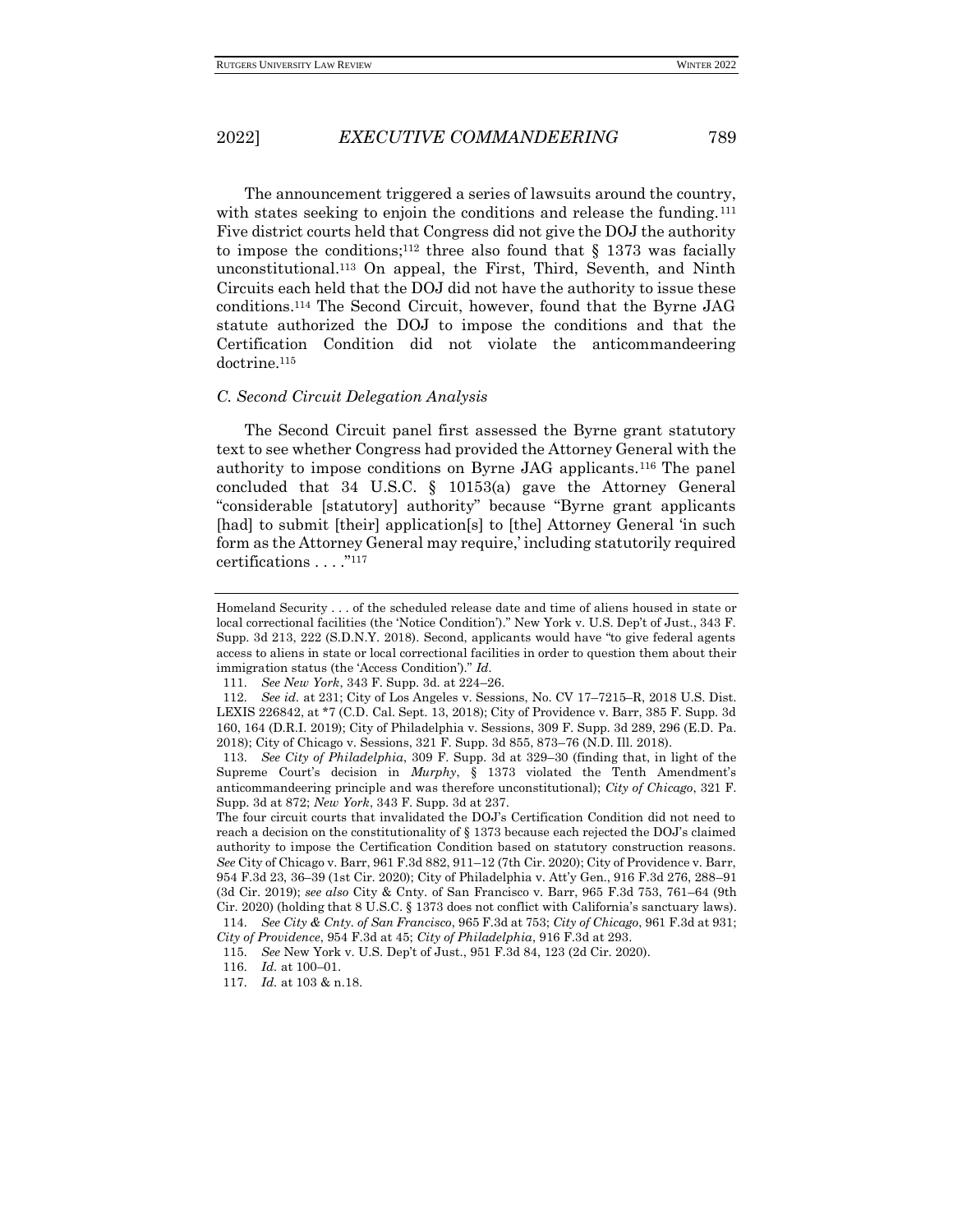While acknowledging that the Attorney General's power to determine qualifications for Byrne JAG applicants was not limitless, the panel reasoned that Congress prescribed the qualifications broadly and left it to "the Attorney General to delineate the rules and forms for them to be satisfied."<sup>118</sup>

In assessing the Certification Condition, the panel found that "[t]he Attorney General's statutory authority . . . derives from 34 U.S.C. §  $10153(a)(5)(D)$ ," which requires Byrne grant applicants to certify that they "will comply with all provisions of this part *and all other applicable Federal laws*."<sup>119</sup> For the Second Circuit, this included federal laws outside of the chapter pertaining to the Byrne JAG program.<sup>120</sup> In turn, the panel concluded that  $\S$  10153(a)(5)(D) authorized the Attorney General to require applicants to certify compliance with  $\S 1373$ .<sup>121</sup>

#### *D. Second Circuit Commandeering Analysis*

Having found that the Attorney General had the authority to require compliance with § 1373, the question remained whether § 1373 was constitutional. If § 1373 was unconstitutional, then it could not be considered an "applicable [f]ederal law" under §  $10153(a)(5)(D)$ .<sup>122</sup>

The plaintiff states in *New York* contended that 8 U.S.C. § 1373 unconstitutionally commandeered states and thus "drops out of the possible pool of applicable federal laws requiring  $\S$  10153(a)(5)(D) certification."<sup>123</sup> Since the Second Circuit had previously upheld that a facial Tenth Amendment challenge to § 1373 arose in *City of New York v. United States*, <sup>124</sup> the District Court relied on subsequent Supreme Court precedent in *Murphy v. NCAA* to arrive at its ruling.<sup>125</sup>

*Murphy*, the District Court reasoned, effectively overruled the circuit's prior holding in *City of New York* when it characterized "the distinction . . . between affirmative obligations and proscriptions" as "empty."<sup>126</sup> As such, the District Court concluded that § 1373 violated the Tenth Amendment on its face since it "unequivocally dictates what a state legislature may . . . not do."<sup>127</sup>

<sup>118</sup>*. Id.* at 104.

<sup>119</sup>*. Id.* at 104–06 (internal quotation marks omitted).

<sup>120</sup>*. Id.* at 105.

<sup>121</sup>*. Id.* at 105–08.

<sup>122</sup>*. See id.* at 111.

<sup>123</sup>*. Id.*

<sup>124.</sup> 179 F.3d 29, 31 (2d Cir. 1999).

<sup>125.</sup> New York v. U.S. Dep't of Just., 343 F. Supp. 3d 213, 233–34 (S.D.N.Y. 2018).

<sup>126</sup>*. Id.* at 234–35.

<sup>127</sup>*. Id.* (citing Murphy v. NCAA, 138 S. Ct. 1461, 1478 (2018)).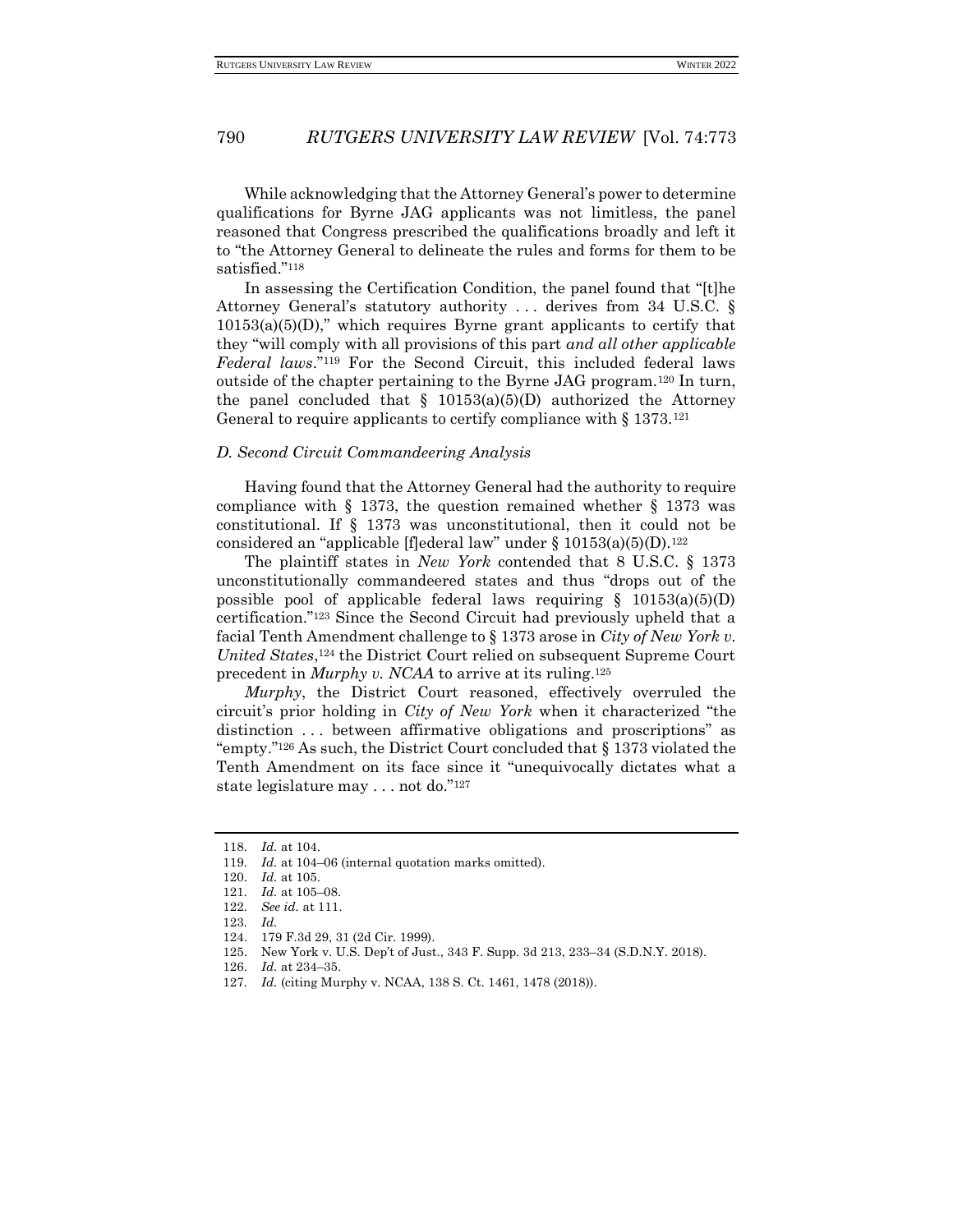The Second Circuit panel conceded that "*Murphy* may . . . have clarified that prohibitions as well as mandates can manifest impermissible commandeering," but refuted "the conclusion that § 1373, on its face, violates the Tenth Amendment . . . ."<sup>128</sup> Emphasizing that immigration is a matter of federal policy, the court reasoned that there was no power reserved for the states and, hence, no valid Tenth Amendment challenge.<sup>129</sup>

Turning to its "as applied" analysis, the Second Circuit first noted that, since Congress can "fix the terms on which it shall disburse federal money to the [s]tates," it can also "influenc[e] a State's policy choices."<sup>130</sup> Under this conditional spending view, the Second Circuit concluded that "there is no commandeering of reserved State power so long as the State has 'a legitimate choice whether to accept the federal conditions in exchange for federal funds.'"<sup>131</sup> Accordingly, the court determined that the Byrne JAG applicants had sufficient choice, since awards represented relatively small portions of the plaintiff state's budgets and states could therefore accept the funds with the conditions or not.<sup>132</sup> With that, the Second Circuit reversed the District Court's holding that the Certification Condition unconstitutionally commandeered the states.<sup>133</sup>

### V. DELEGATION AND THE BALANCE OF POWER BETWEEN THE STATES AND THE FEDERAL GOVERNMENT

The Second Circuit's decision in *New York v. United States Department of Justice* illustrates how courts reflexively approve delegation and the potential dangers therein. Until recently, the fallout from this permissive approach to delegation was thought to primarily affect the allocation of power between the Executive and Legislative Branches.<sup>134</sup> However, the Second Circuit's decision shows how delegation can upset the balance of power between the states and federal

<sup>128</sup>*. New York*, 951 F.3d at 113.

<sup>129</sup>*. Id.* at 113–14. While the Second Circuit relied on immigration being a matter of federal policy to find that there was no Tenth Amendment violation, this seems to contradict the Supreme Court's holding in *New York v. United States* that Congress cannot dictate state policy "[n]o matter how powerful the federal interest involved." 505 U.S. 144, 177–78 (1992).

<sup>130.</sup> New York v. U.S. Dep't of Just., 951 F.3d at 114 (internal quotation marks omitted) (quoting Pennhurst State Sch. & Hosp. v. Halderman, 451 U.S. 1, 17 (1981); New York v. United States, 505 U.S. 144, 166 (1992)).

<sup>131</sup>*. Id.* at 115 (quoting Nat'l Fed'n Indep. Bus. v. Sebelius (*NFIB*), 567 U.S. 519, 578 (2012)).

<sup>132</sup>*. Id.* at 115–16.

<sup>133</sup>*. Id.* at 116.

<sup>134</sup>*. See supra* notes 84–88 and accompanying text.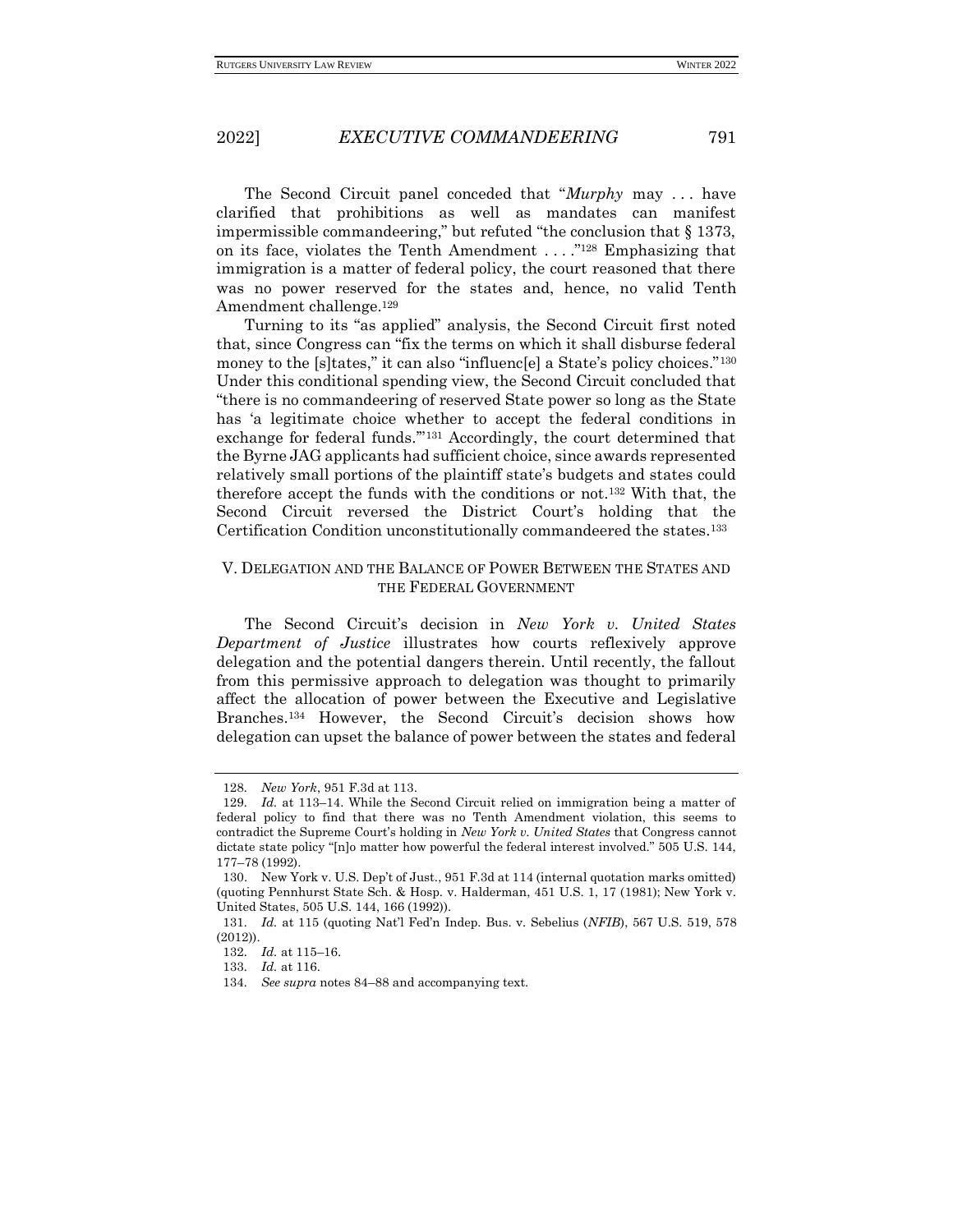government and, therefore, can implicate both horizontal and vertical separation of powers concerns.

Further, these concerns fit into a backdrop of a broader power struggle between the states and federal government that has flared dramatically during the past two presidencies.<sup>135</sup> As hyper-partisanship largely gridlocked Congress, both of the two most recent presidents acted unilaterally to enact domestic policy and were "resisted by ideologically opposed states."<sup>136</sup>

The Second Circuit's decision throws another ingredient into this dynamic—executive commandeering by delegation—which tilts the scales towards the Executive Branch.<sup>137</sup> To better understand the nature of this problem, this part will critique the Second Circuit's delegation and commandeering analysis and sketch the implications of its decision for the balance of powers among Congress, the Executive, and the states.

#### *A. Critiquing the Second Circuit's Decision*

The Second Circuit's delegation analysis was flawed because it misconstrued the authority that Congress provided the Attorney General. To begin, the Second Circuit should not have accepted the Attorney General's broad reading of 34 U.S.C. § 10153(a) for authority to impose conditions on Byrne JAG program applicants.<sup>138</sup> This provision required applicants to the Byrne JAG program to submit their applications "in such form as the Attorney General may require . . . ."<sup>139</sup> As the First and Seventh Circuits rightly pointed out,  $\S$  10153(a)(5) gave the Attorney General the authority to determine only "the *form* of the certification, not [its] *content* . . . ."<sup>140</sup> By accepting this broad interpretation, the Second Circuit cleared the way for the Attorney General to impose conditions on funding.

Next, the Second Circuit erred in finding that 34 U.S.C. § 10153(a)(5)(D) authorized the Certification Condition. This subsection required applicants to certify that they will "comply with all provisions of this part and *all other applicable Federal laws*."<sup>141</sup> The Byrne JAG statute did not define what constitutes an "applicable Federal law[]." As

<sup>135</sup>*. See generally* Bulman-Pozen, *supra* note 3 (discussing the role states currently play in federal policymaking through support or resistance).

<sup>136</sup>*. Id.* at 2031.

<sup>137</sup>*. See* New York v. U.S. Dep't of Just., 951 F.3d 84, 103–04 (2d Cir. 2020).

<sup>138</sup>*. See id.*

<sup>139</sup>*. Id.* at 103 n.18.

<sup>140.</sup> City of Chicago v. Barr, 961 F.3d 882, 906 n.6 (7th Cir. 2020); *see* City of Providence v. Barr, 954 F.3d 23, 39 (1st Cir. 2020).

<sup>141.</sup> 34 U.S.C. § 10153(A)(5)(D) (emphasis added).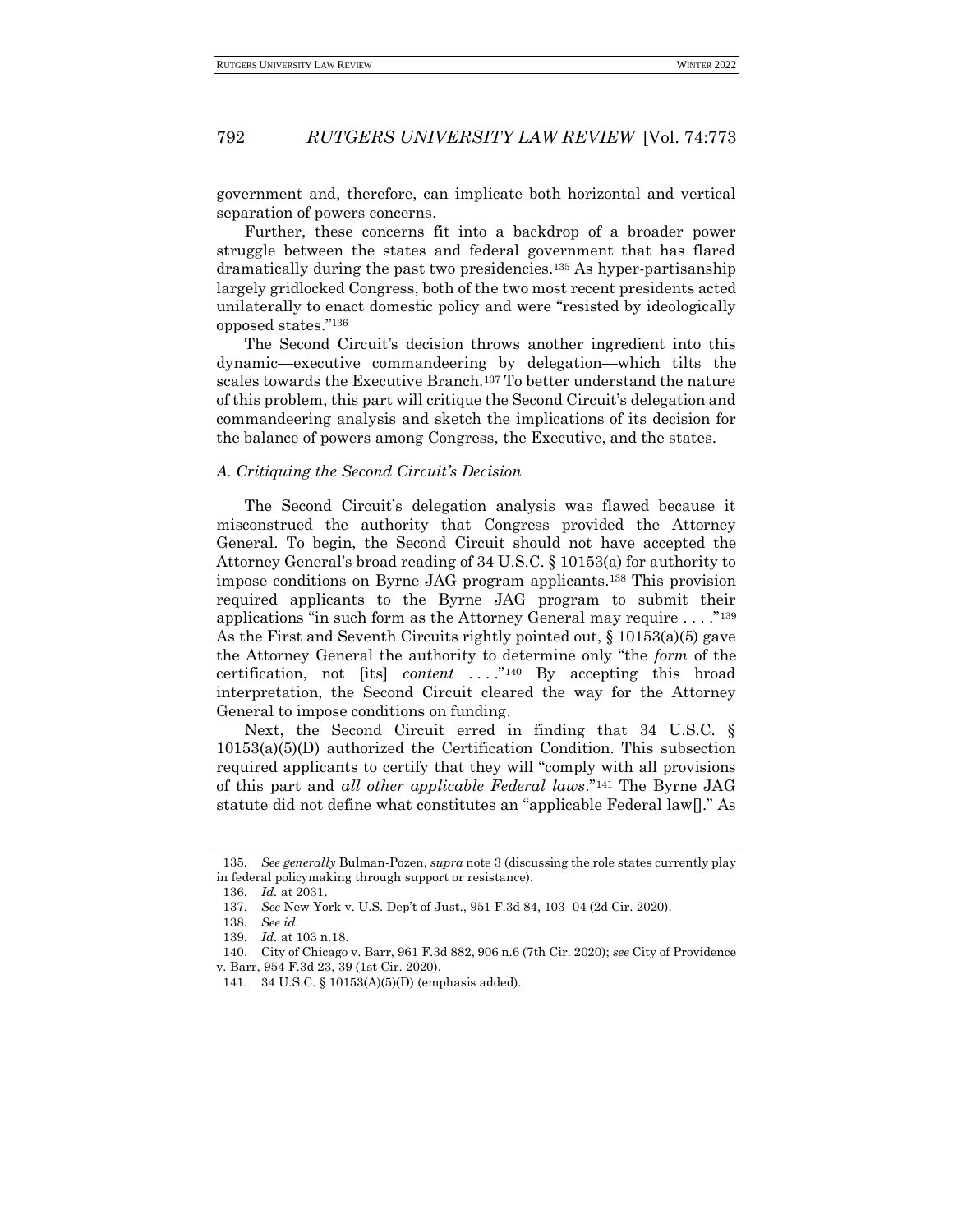such, the Second Circuit purported to rely on a plain reading of the statute and concluded that an applicable law is "one pertaining either to the State or locality seeking a Byrne grant or to the grant being sought."<sup>142</sup> This meant that the Attorney General could require compliance with laws outside the scope of the grant application, including 8 U.S.C. § 1373.<sup>143</sup>

Again, the First, Third, Seventh, and Ninth Circuits correctly reached the opposite conclusion and determined that this reading was inconsistent with the text and structure of  $\S$  10153(A)(5)(D).<sup>144</sup> As the Seventh Circuit put it, "[t]he most natural reading of . . . 'all other applicable' laws refers to the many federal laws that apply specifically to grants or grantees," not every law that appears in the United States Code.<sup>145</sup> In addition to this being the most natural reading of the statutory text, the legislative history shows that Congress considered conditioning federal funding on compliance with § 1373 but explicitly did not do so.<sup>146</sup> Finally, as the Seventh Circuit noted, "the Attorney General's interpretation [of  $\S$  10153(A)(5)(D)] would vest the executive branch with unbridled power to identify select federal laws and impose them as a precondition for the receipt of federal grant money allocated by Congress."<sup>147</sup> This, the Seventh Circuit concluded, "would allow the targeting of states or policy issues if the Attorney General chose to do so," a power that is inconsistent with states' "equal sovereignty" under the Constitution.<sup>148</sup>

The Second Circuit tacitly approved such targeting when it next held that the Attorney General's Certification Condition did not commandeer the states.<sup>149</sup> On the anticommandeering challenge, the Second Circuit ultimately concluded that the Certification Condition was akin to a cooperative federalism scheme, in which the federal government validly

<sup>142</sup>*. New York*, 951 F.3d at 106.

<sup>143</sup>*. Id.* at 107–08 (approving such a broad interpretation of *all applicable laws* such that the Attorney General could "condition the locality's receipt of a Byrne grant on its certified willingness to comply with . . . environmental laws").

<sup>144</sup>*. See City of Chicago*, 961 F.3d at 899; *City of Providence*, 954 F.3d at 39; City of Philadelphia v. Att'y Gen., 916 F.3d 276, 291 (3d Cir. 2019). The Ninth Circuit's decision in *City & County of San Francisco v. Barr* did not outright reject the notion that the Attorney General could condition funding on certification of compliance with § 1373. *See* City & Cnty. of San Francisco v. Barr, 965 F.3d 753, 763–64 (9th Cir. 2020). Instead, the Ninth Circuit relied on its precedent that narrowly interpreted  $\S$  1373 such that San Francisco's prohibition against using municipal funds to assist in federal immigration did not violate § 1373. *Id.*

<sup>145</sup>*. City of Chicago*, 961 F.3d at 899.

<sup>146</sup>*. See* sources cited *supra* note 106.

<sup>147</sup>*. City of Chicago*, 961 F.3d at 903.

<sup>148</sup>*. Id.* at 905.

<sup>149.</sup> New York v. U.S. Dep't of Just., 951 F.3d 84, 116 (2d Cir. 2020).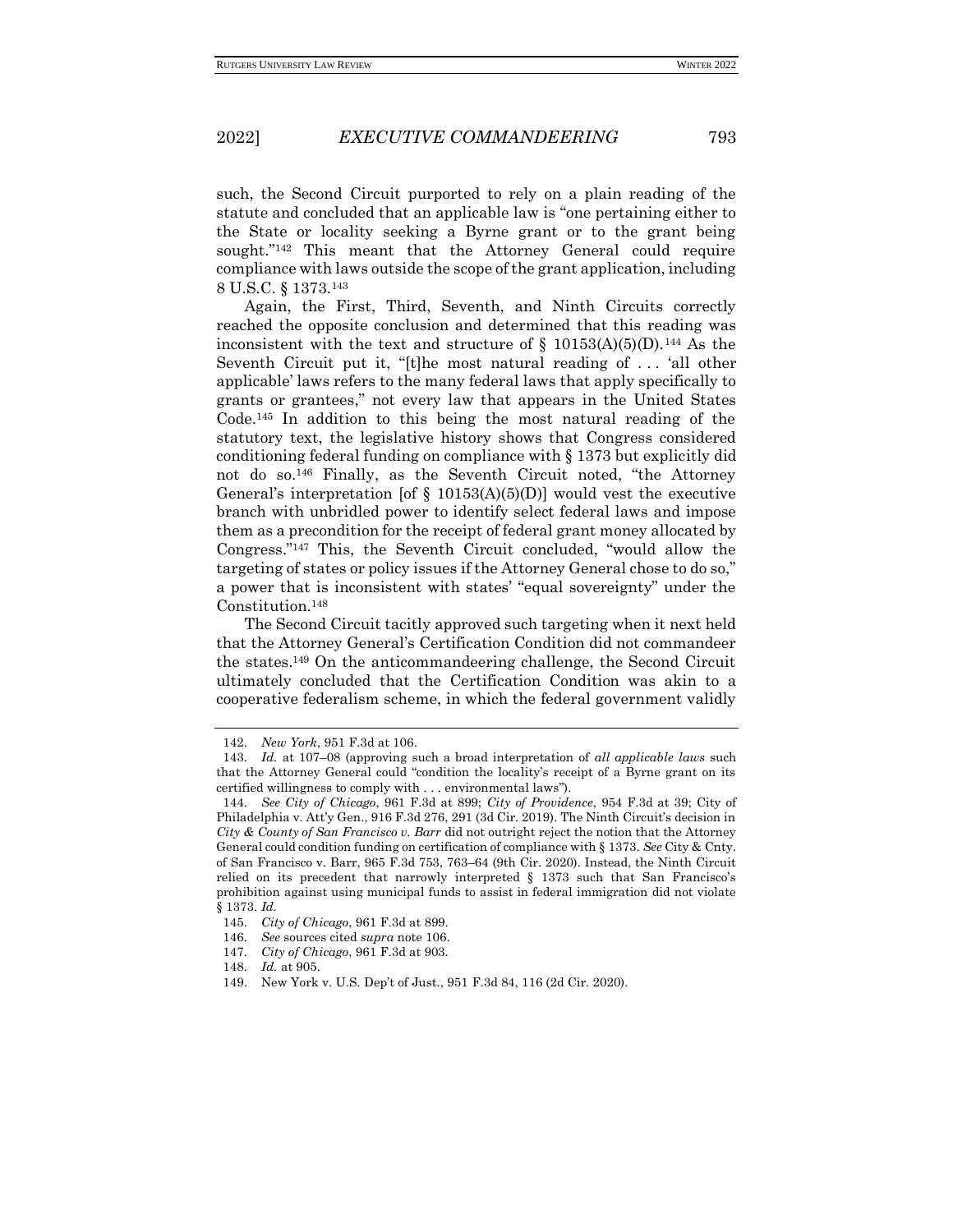induced states to follow its preferred policies rather than an impermissible command to the states.<sup>150</sup> To arrive at this conclusion, the Second Circuit relied on precedent that affirms Congress's ability to "fix the terms on which it shall disburse federal money to the States."<sup>151</sup> Here, the Second Circuit cited to *National Federation of Independent Business v. Sebelius* (*NFIB*) to support the notion that "Congress [can] place[] conditions on a State's receipt of federal funds—whether directly*, or by delegation of clarifying authority to an executive agency* . . . ."<sup>152</sup> The problem with this analysis is that *NFIB* does not stand, in any way, for the proposition that Congress can delegate the authority to impose conditions on federal funding to the States.<sup>153</sup> Indeed, as the Second Circuit rightly notes in this part of its discussion, *Congress'* ability to impose conditions derives from the Spending Clause found in Article I, § 8, clause 1 of the Constitution.<sup>154</sup> While the delegation doctrine allows Congress to delegate policymaking authority, surely the separation of powers principle disallows Congress from delegating to the executive the powers that the Constitution directly confers on it.<sup>155</sup>

Finally, even if the Second Circuit were correct that Congress could delegate its Spending Clause power to allow the Executive Branch to impose funding conditions on states unilaterally, it incorrectly held that requiring compliance with § 1373 did not constitute commandeering.<sup>156</sup> On its face, § 1373 targets states by contravening the principle that Congress can regulate individuals, not states, as laid down by the Supreme Court in *New York* and *Printz*. <sup>157</sup> Moreover, it is clear that

<sup>150</sup>*. Id.* at 114–16.

<sup>151</sup>*. Id.* at 114 (citing Pennhurst State Sch. & Hosp. v. Halderman, 451 U.S. 1, 17 (1981)).

<sup>152</sup>*. Id.* at 115 (emphasis added) (citing Nat'l Fed'n of Indep. Bus. v. Sebelius (*NFIB*), 567 U.S. 519, 578 (2012)).

<sup>153.</sup> The language in *NFIB* to which the Second Circuit appears to refer remarks that Congress cannot use its spending power to command the states, which "is true whether Congress directly commands a State to regulate or indirectly coerces a State to adopt a federal regulatory system as its own." *NFIB*, 567 U.S. at 578. This is fundamentally different from what the Second Circuit says about *NFIB*—that it stands for the proposition that Congress can place conditions on the states "whether directly[] *or by delegation of clarifying authority to an executive agency* . . . so long as the State has a 'legitimate choice . . .'" *New York*, 951 F.3d at 115.

<sup>154</sup>*. New York*, 951 F.3d at 114.

<sup>155</sup>*. See* City of Chicago v. Barr, 961 F.3d 882, 892 (7th Cir. 2020) ("[T]he power to wield the purse to alter behavior rests squarely with the legislative branch. Congress has thus far refused to pass legislation that would do precisely what the Attorney General seeks to do here.").

<sup>156</sup>*. See New York*, 951 F.3d at 116.

<sup>157</sup>*. See supra* notes 31–35, 39 and accompanying text.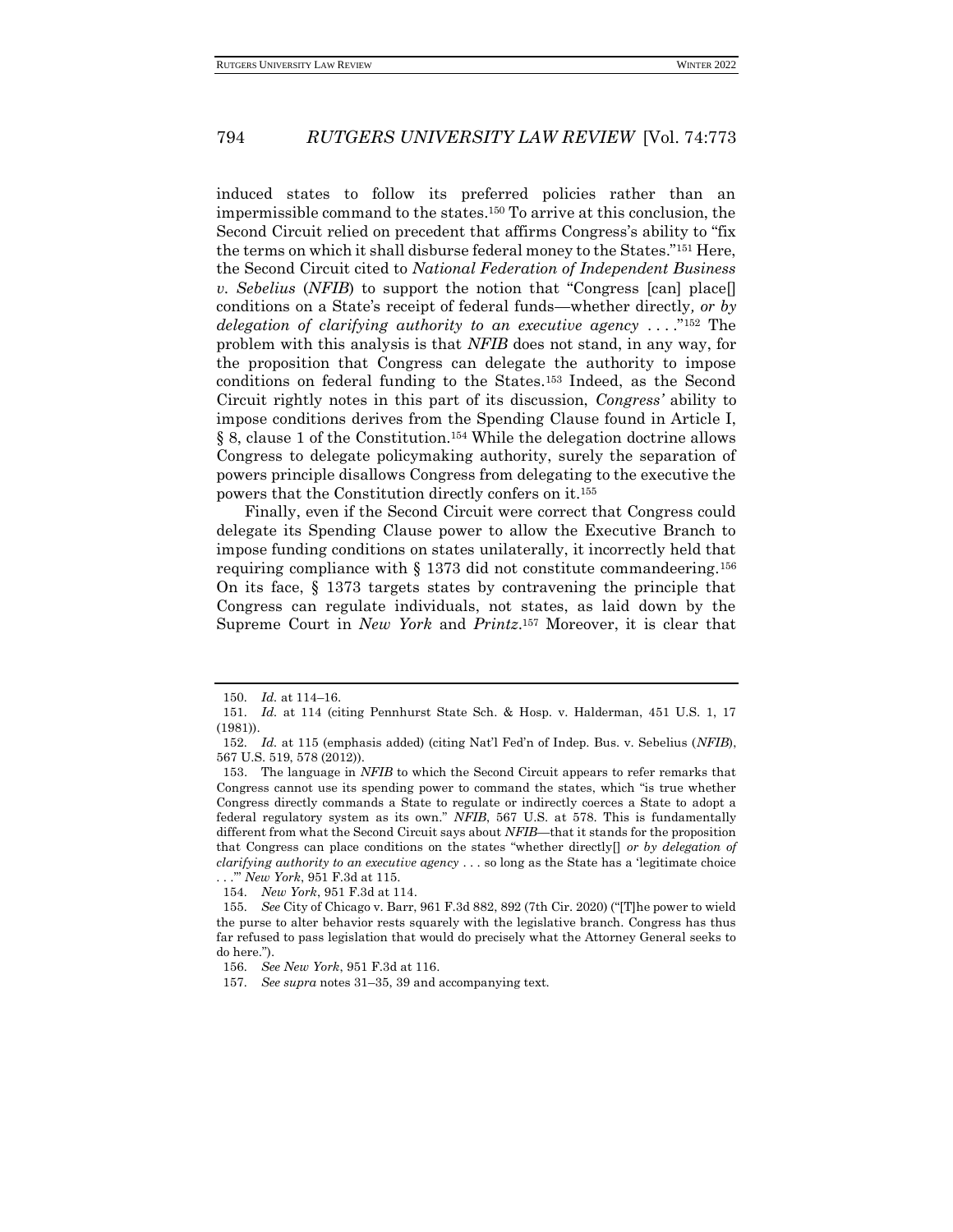§ 1373 provides precisely the type of negative command to the States that *Murphy* forbids.<sup>158</sup>

In *Murphy*, the Court held that the Professional and Amateur Sports Protection Act (PASPA), which tells states that they may not "authorize by law . . . betting" on competitive sports,<sup>159</sup> violated the anticommandeering doctrine because it "dictates what a state legislature . . . may not do."<sup>160</sup> Similarly, § 1373 disallows state governments from "prohibit[ing], or in any way restrict[ing]" any of its officials "from sending to, or receiving from" federal immigration enforcement "information regarding the citizenship or immigration status, lawful or unlawful, of any individual."<sup>161</sup> As such,  $\S$  1373 prohibits "states and localities from restricting their officials from communicating with immigration authorities" which "constitutes a 'direct order[]' to states and localities in violation of the anticommandeering rule."<sup>162</sup> Thus, the Second Circuit erred when it found § 1373 to be an applicable law because it is an unconstitutional law.<sup>163</sup>

#### *B. Political Context*

The Second Circuit's decision takes place against a political backdrop in which "states are at once principal implementers and leading opponents of federal executive policy."<sup>164</sup> As such, the horizontal and vertical separation of powers concerns that arise from the Second Circuit's decision fit into a broader power struggle between the states and federal government.<sup>165</sup> In affirming the source and exercise of the Attorney General's power in the *New York* case, the Second Circuit has added a twist to that dynamic—executive commandeering by delegation—which tilts the scales in favor of the federal government.<sup>166</sup>

<sup>158</sup>*. See* City & Cnty. of San Francisco v. Sessions, 349 F. Supp. 3d 924, 951 (N.D. Cal. 2018); City of Chicago v. Sessions, 321 F. Supp. 3d 855, 873 (N.D. Ill. 2018); City of Philadelphia v. Sessions, 309 F. Supp. 3d 289, 329–30 (E.D. Pa. 2018); *see also* Bulman-Pozen, *supra* note 3, at 2046 n.68; Murphy v. NCAA, 138 S. Ct. 1461, 1478 (2018).

<sup>159.</sup> 28 U.S.C. § 3702; *see Murphy*, 138 S. Ct. at 1470.

<sup>160</sup>*. Murphy*, 138 S. Ct. at 1478.

<sup>161.</sup> 8 U.S.C. § 1373(a).

<sup>162.</sup> New York v. U.S. Dep't of Just., 343 F. Supp. 3d 213, 235; *see also City & Cnty. of San Francisco*, 349 F. Supp. 3d at 951; *City of Chicago*, 321 F. Supp. 3d at 873; *City of Philadelphia*, 309 F. Supp. 3d at 329–30.

<sup>163</sup>*. See* City of Chicago v. Barr, 961 F.3d 882, 898 (7th Cir. 2020).

<sup>164.</sup> Bulman-Pozen, *supra* note 3, at 2031.

<sup>165</sup>*. See id.*

<sup>166.</sup> *See* New York v. U.S. Dep't of Just., 951 F.3d 84, 115 (2d Cir. 2020) (addressing constitutionality "where Congress places conditions on a State's receipt of federal funds—whether directly, or by delegation of clarifying authority to an executive agency").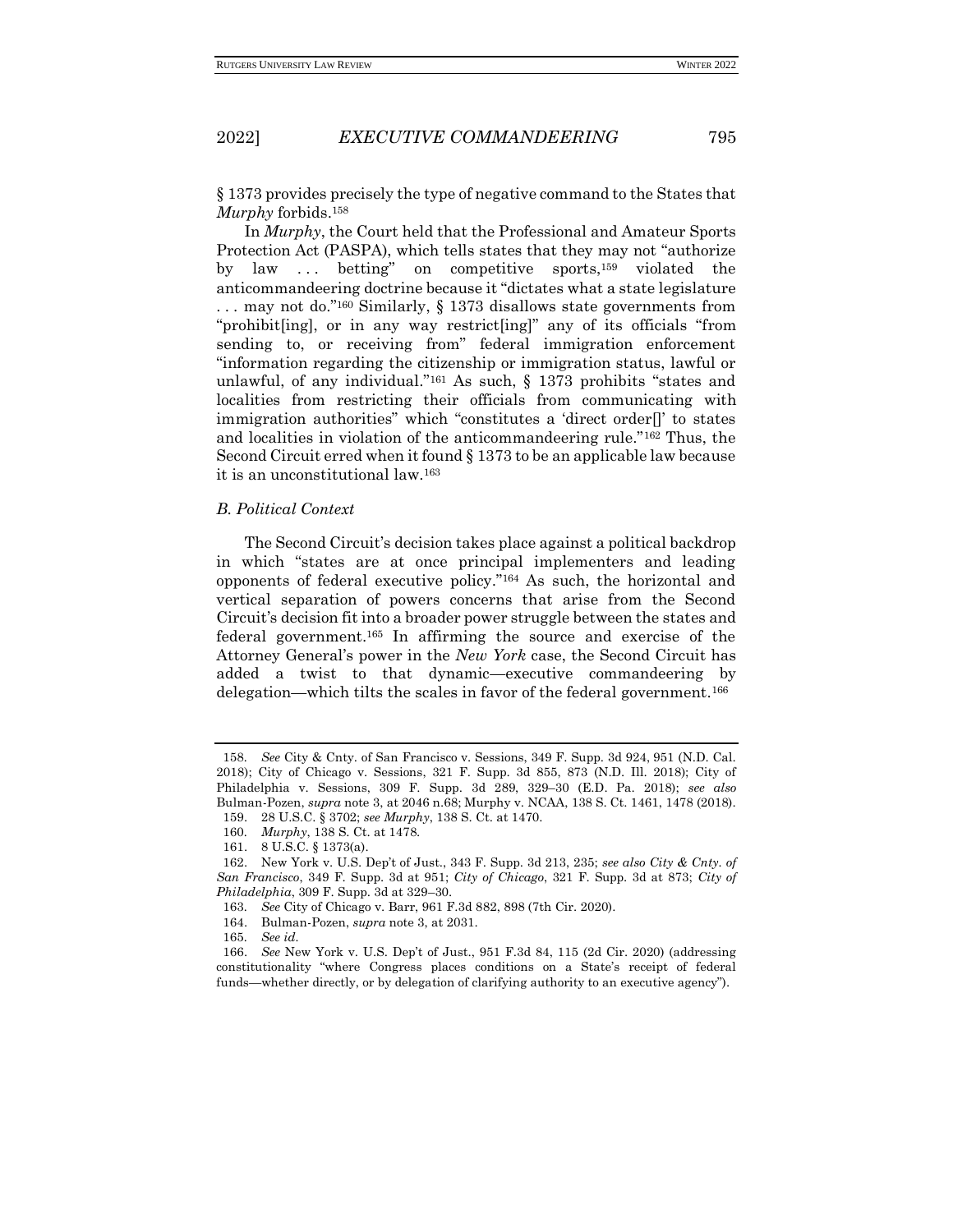While the Supreme Court dismissed the petition to review the Second Circuit's decision after President Biden's Justice Department altered course on Byrne JAG program funding conditions,<sup>167</sup> the case may nonetheless establish a playbook for other forms of executive commandeering. Indeed, the Obama era was replete with the same hyper-partisanship that resulted in political skirmishes where Republican states repeatedly challenged federal policies.<sup>168</sup> For its part, the Biden Administration has signaled it is willing to condition federal funding on compliance with Title VI and the Omnibus Crime Control Act.<sup>169</sup> Had the Second Circuit's decision stood during the Obama administration, its logic would have provided a blueprint to circumvent the structural limits on executive power merely by conditioning funding on state adherence to its initiatives.

For example, immigration policy also stoked rivalries between the states and federal government during President Obama's tenure. In one instance, having failed to get Congress to take up immigration reform,<sup>170</sup> President Obama's Department of Homeland Security issued a directive that created the Deferred Action for Parents of Americans and Lawful Permanent Residents (DAPA).<sup>171</sup> The directive announced its intention

<sup>167</sup>*. See* New York v. U.S. Dep't of Just., 951 F.3d 84 (2d Cir. 2020), *petition for cert. dismissed*, No. 20-795 (Mar. 4, 2021); *see also* Mashaw & Berke, *supra* note 83, at 551 (noting "a general lack of durability for presidential policy actions" when an incoming administration is of a different political party than its successor).

<sup>168.</sup> *See generally* Bulman-Pozen, *supra* note 3 (discussing how political polarization and the resulting gridlock in Congress drove increases in unilateral executive actions that affected the states); *see also* Mashaw & Berke, *supra* note 84, at 563–68, 579–84, 588–97 (detailing President Obama's administrative actions on immigration, the environment, and the administrative state generally).

<sup>169.</sup> Memorandum from Vanita Gupta, Associate Attorney General, to Kristen Clark, Assistant Attorney General, Civil Rights Division, et al. (Sept. 15, 2021), https://www.justice.gov/asg/page/file/1433211/download [hereinafter Gupta Memo]; *see also* Katie Benner, *Justice Dept. to Review Enforcement of Civil Rights Protections in Grants*, N.Y. TIMES (Sept. 16, 2021), https://www.nytimes.com/2021/09/16/us/politics/justicedepartment-civil-rights-protections.html.

<sup>170.</sup> Press Release, White House Off. of the Press Sec'y, Remarks by the President in Address to the Nation on Immigration (Nov. 20, 2014), https://obamawhitehouse.archives.gov/the-press-office/2014/11/20/remarks-presidentaddress-nation-immigration (discussing how gridlock in Congress on immigration legislation compelled the executive action creating DAPA); *see also* Mashaw & Berke, *supra* note 84, at 565 n.96.

<sup>171</sup>*. See* Memorandum from Jeh Johnson, Sec'y, Dep't of Homeland Sec., to Leon Rodriguez, Dir., USCIS et al. (Nov. 20, 2014), https://www.dhs.gov/sites/default/ files/publications/14\_1120\_memo\_deferred\_action\_1.pdf.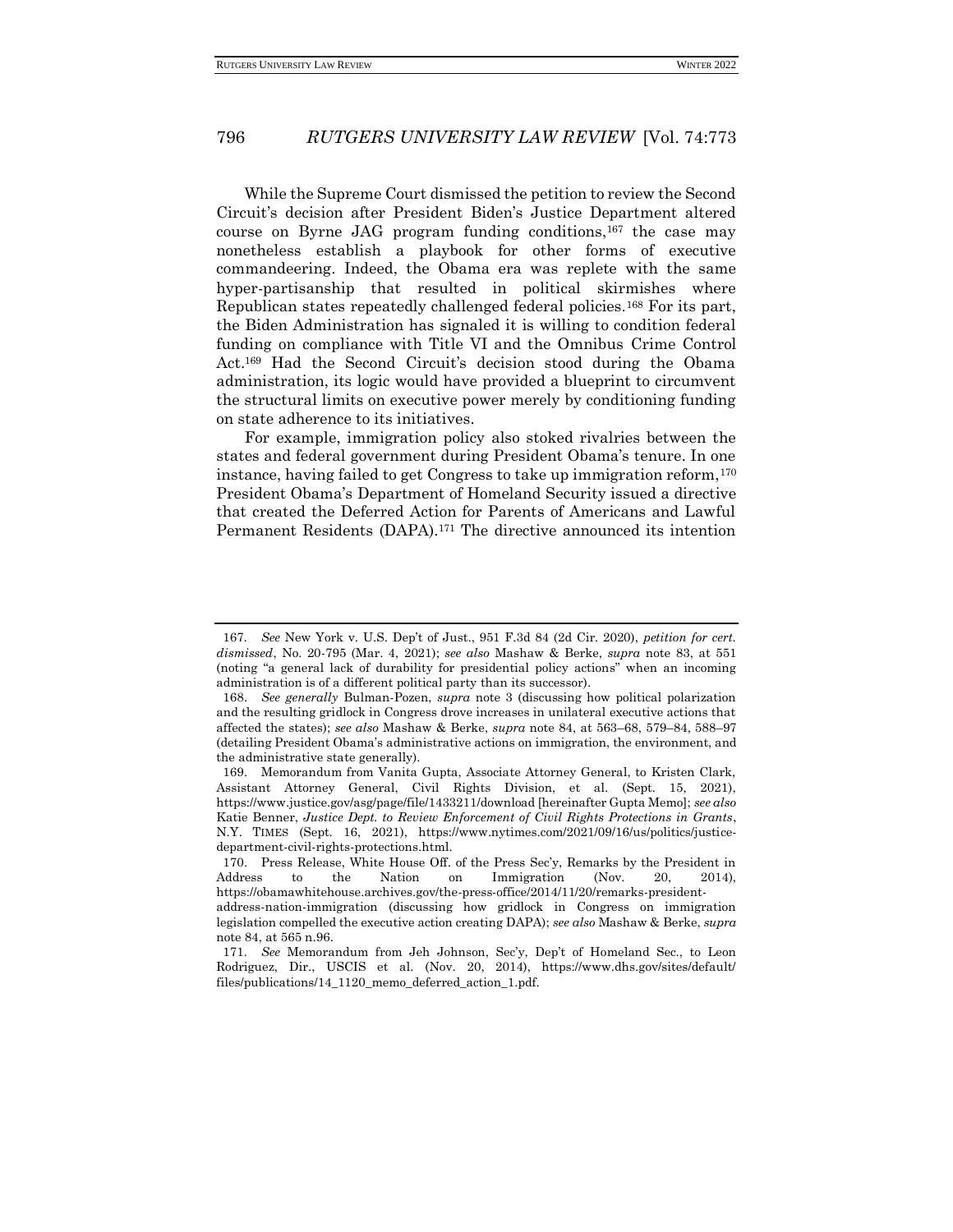to make undocumented residents eligible to be considered lawfully present in the United States.<sup>172</sup>

Texas, along with over twenty-five other states led by Republicans, challenged this executive action in federal court.<sup>173</sup> Pertinent to this discussion, the states argued that providing lawful presence would "allow otherwise ineligible aliens to become eligible for state-subsidized driver's licenses" and, further, that "DAPA recipients would also become eligible for unemployment insurance."<sup>174</sup> In other words, the states claimed that the executive action required them to implement policies to provide public benefits to undocumented residents against the states' wills.<sup>175</sup>

In enjoining the DAPA program, the court determined that "DAPA affects the states' 'quasi-sovereign' interests by imposing substantial pressure on them to change their laws . . . ."<sup>176</sup> Under the Second Circuit's reasoning, however, the Obama Administration could have argued that Congress authorized it to enact such immigration policies, even if the policies affect those of a sovereign state.<sup>177</sup>

DAPA was by no means the only clash between the federal government and states on national policy,<sup>178</sup> let alone immigration policy during President Obama's tenure.<sup>179</sup> Moreover, the partisanship that drove such conflicts between the federal government and the states under

177*. See supra* note 170.

<sup>172</sup>*. Id.* at 3–4. In the memo introducing DAPA, Department of Homeland Security Secretary Jeh Johnson stated that "[a]lthough deferred action is not expressly conferred by statute, the practice is referenced and therefore endorsed by implication in several federal statutes." *Id.* at 2.

<sup>173</sup>*. See* Texas v. United States, 809 F.3d 134, 134, 146 (5th Cir. 2015).

<sup>174</sup>*. Id.* at 149.

<sup>175.</sup> While the anticommandeering doctrine was not directly raised by plaintiff states in the DAPA litigation, the Fifth Circuit's discussion on standing did invoke several elements that the Tenth Amendment and the doctrine contain. *See id.* at 153.

<sup>176</sup>*. Id.*

<sup>178</sup>*. See, e.g.*, Nat'l Fed'n of Indep. Bus. v. Sebelius (*NFIB*), 567 U.S. 519, 575 (2012); Bulman-Pozen, *supra* note 3, at 2035–38 ("[H]ealthcare policy . . . has been shaped principally by cooperation and contestation between the federal executive branch and different groups of states."); Mashaw & Berke, *supra* note 84, at 562–607 (providing case studies of President Obama's use of executive authority). In *NFIB*, the Court reviewed Congress's requirement that "States . . . expand their Medicaid programs" or risk losing all of their Medicaid funds. 567 U.S. at 575–76, 579–80. The Court invalidated the Medicaid expansion for impermissibly compelling states to accept Congress's terms because the policy amounted to an unconstitutional "gun to the head" of the states since "[a] state that opts out of the Affordable Care Act's expansion in health care coverage . . . stands to lose . . . *all* of [its existing Medicaid funding]." *Id.* at 577–81.

<sup>179</sup>*. See* Arizona v. United States, 567 U.S. 387, 392–94 (2012) (reviewing state legislation that sought to compel the federal government to enforce immigration laws more stringently); Bulman-Pozen, *supra* note 1, at 484–86.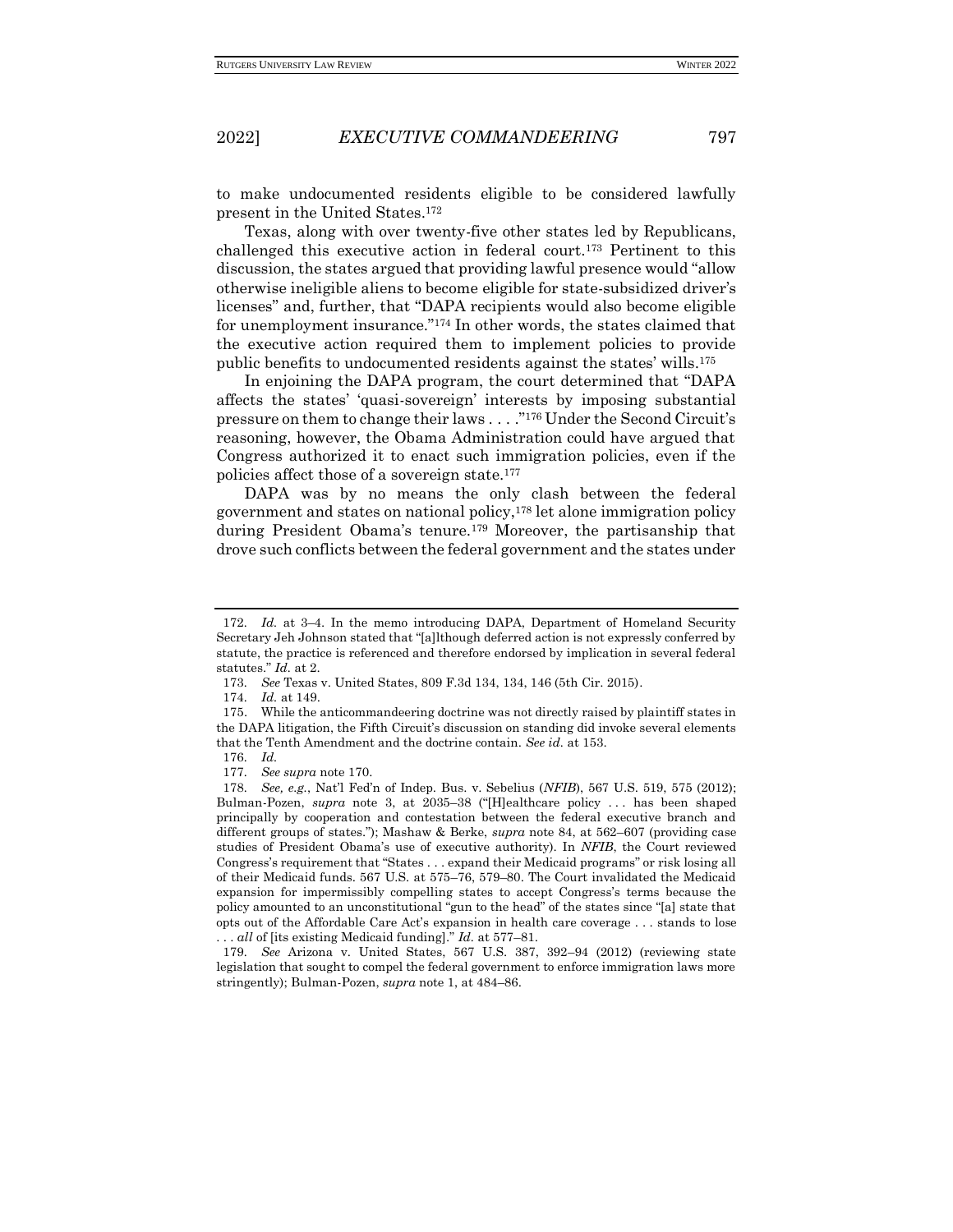President Obama persisted into the Trump administration,<sup>180</sup> and has continued into President Biden's tenure.<sup>181</sup>

For example, in September 2021, President Biden's Administration ordered a review of state and local compliance with nondiscrimination requirements in federal laws "to ensure that public funds are not being used to finance illegal discrimination."<sup>182</sup> Specifically, the Biden Justice Department's review assesses whether recipients of federal funding are in compliance with the nondiscriminatory requirements in both Title VI and the Omnibus Crime Control Act.<sup>183</sup> In executing this action, the Biden Justice Department is also aligning its review with President Biden's Executive Order *Advancing Racial Equity and Support for Underserved Communities Through the Federal Government*. <sup>184</sup> Thus, the Biden Administration's steps to root out noncompliance with nondiscriminatory requirements in federal law mirror the Trump Administration's directives that resulted in the circuit split described in Part IV: the Biden Administration first issued an Executive Order advancing updated definitions and policies and followed it with the Justice Department announcement that calls federal funding into question for noncompliant states.

Other similarly controversial issues that may present executive commandeering concerns during the Biden presidency include COVID responses, environmental protection, healthcare, and drug laws.<sup>185</sup> Regardless of which issue, though, the same possibilities for abuse that stem from the Second Circuit's decision in *New York* continue to exist: federal policymakers that seek to exert power over states but are unable or unwilling to achieve their objectives through Congress make an endrun around the legislative process by claiming Congress already delegated the authority that allows them to achieve their objective.

<sup>180</sup>*. See, e.g.*, Bulman-Pozen, *supra* note 3, at 2031 ("In an age of polarization, states are at once principal implementers and leading opponents of federal executive policy.").

<sup>181</sup>*. See, e.g.*, Harry Enten, *How Partisanship is Already Hurting Biden in the Polls*, CNN POLITICS (Jan. 31, 2021, 12:03 PM), https://www.cnn.com/2021/01/31/politics/bidenapproval-rating-analysis/index.html.

<sup>182.</sup> Gupta Memo, *supra* note 169; *see also* Benner, *supra* note 169.

<sup>183.</sup> Gupta Memo, *supra* note 169 ("Title VI of the Civil Rights Act of 1964 prohibits recipients of federal financial assistance from discriminating against any person on the basis of race, color, or national origin. 42 U.S.C. §2000d. The nondiscrimination provisions of the Omnibus Crime Control and Safe Streets Act are modeled on Title VI and prohibit discrimination on the basis of race, color, national origin, religion, and sex in connection with any program or activity funded with specific law enforcement assistance funds.").

<sup>184</sup>*. See* Gupta Memo, *supra* note 169; Federal Regulation, Exec. Order No. 13985, 86 Fed. Reg. 7009 (Jan. 25, 2021).

<sup>185</sup>*. See* Bulman-Pozen, *supra* note 3, at 2033, 2035, 2042–43.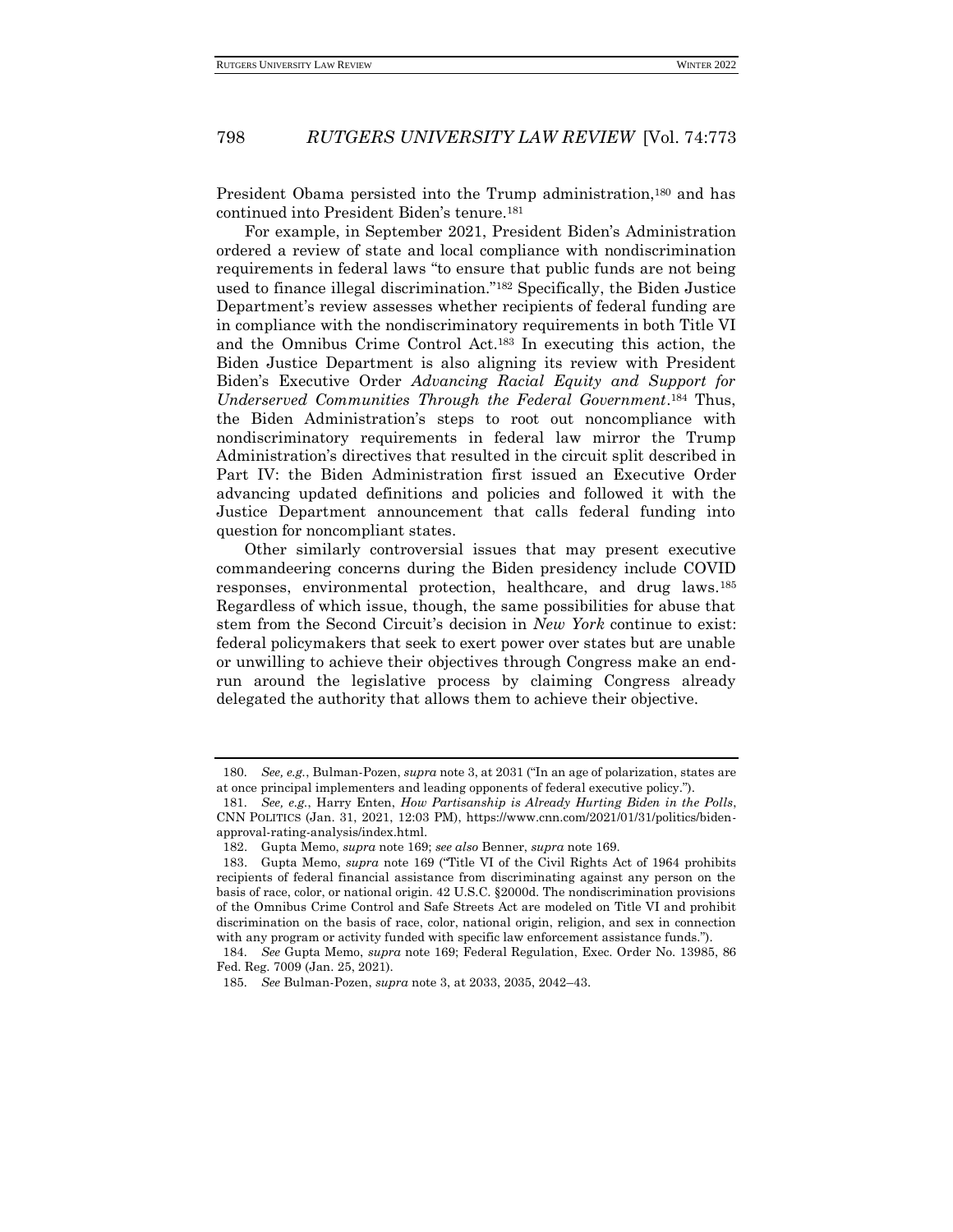In this context, the Second Circuit's approval of the Trump administration's imposition of funding conditions against sanctuary cities and states reveals its true threat. The concern with the decision is not simply that it allows a specific example of federal commandeering. Rather, if the decision stands, and if federal agencies follow the playbook that it provided, executive authority would be dangerously expanded, giving the federal government a powerful tool to dictate state policies. This concern demands that courts apply a cogent approach to mitigate such risk.

#### VI. THE ANTICOMMANDEERING CANON

While federal agencies claiming authority from broad statutory provisions is not a new phenomenon,<sup>186</sup> the trend of the President asserting control of the administrative state affects the horizontal balance of power.<sup>187</sup> Moreover, the Executive Branch's recent use of this power to influence state policies has altered the vertical separation of powers.<sup>188</sup>

The litigation discussed in Part IV reveals a gap that exists in the interaction of the delegation and anticommandeering doctrines. This gap would allow Congress to delegate authority that would then permit the executive to dictate state policy. Thus, courts must therefore equip themselves to limit this type of delegation.

In this part, I argue that the best response to this risk is an anticommandeering canon. I first discuss the difficulties with direct judicial enforcement of the constitutional prohibition of Congress delegating its legislative power—the nondelegation doctrine.<sup>189</sup> I then describe a more tempered approach, nondelegation canons, that courts have recognized in other contexts and explain how the same considerations that motivate those canons apply to the problem of executive commandeering.

<sup>186</sup>*. See* Bulman-Pozen, *supra* note 1, at 466 ("Since the New Deal, administrative agencies have carried out vast amounts of highly discretionary policymaking under broad delegations from Congress.").

<sup>187</sup>*. See* Kagan, *supra* note 59, at 2246.

<sup>188</sup>*. See, e.g.*, Bulman-Pozen, *supra* note 3, at 2031 (arguing that as domestic policy increasing "has nearly nothing to do with Congress . . . we should shift much of our focus from the national legislature to the fifty states").

<sup>189</sup>*. See, e.g.*, Sunstein, *supra* note 69, at 321–28 (discussing the "[p]roblems, [i]nstitutional and [o]therwise" with the conventional nondelegation doctrine).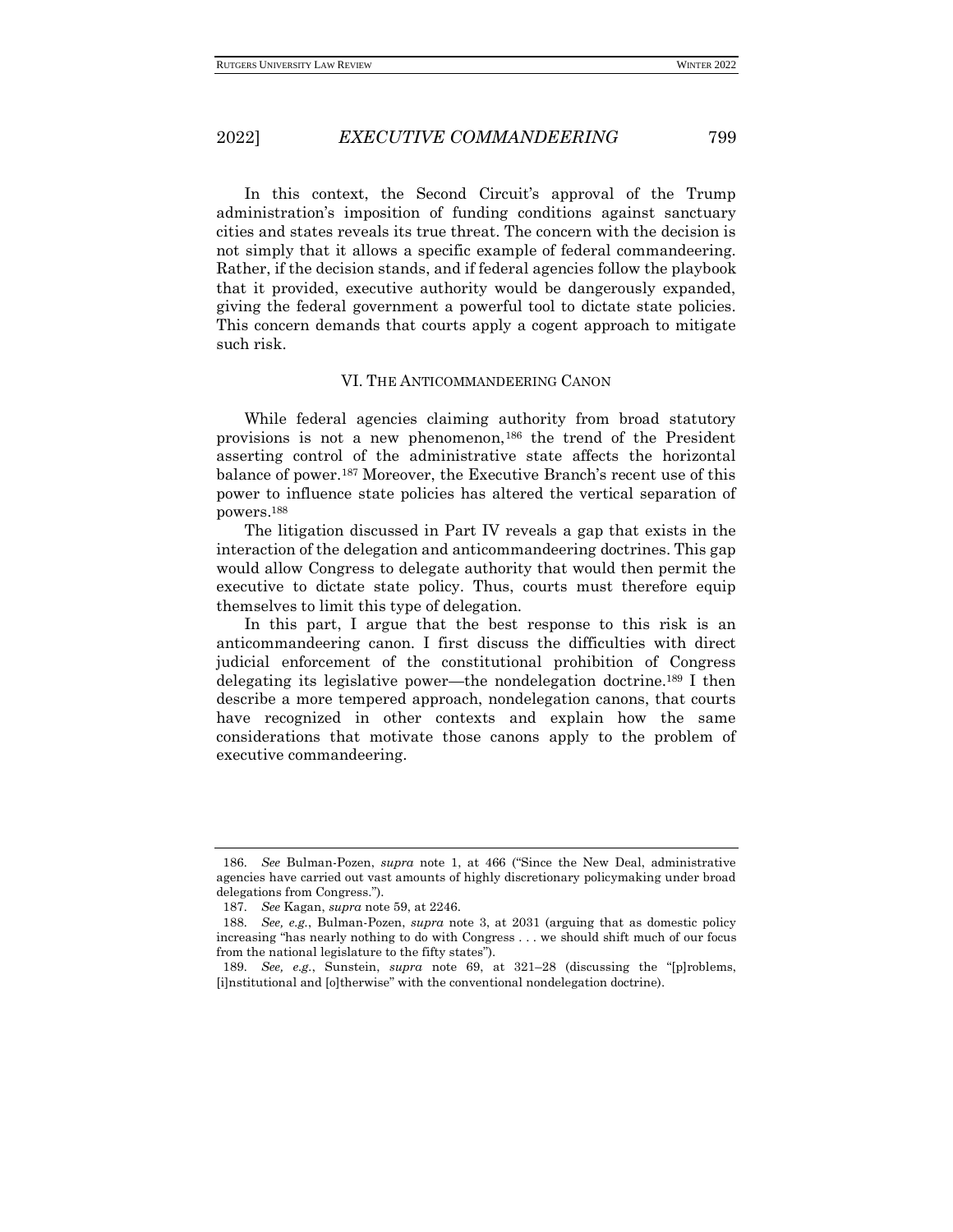#### *A. Nondelegation Doctrine and Its Critics*

As mentioned in Part III, there is significant debate as to the extent to which courts should restrict delegation. One option is the nondelegation doctrine, exemplified by *Schechter*, where courts invalidate statutes if Congress fails to state its intention with sufficient clarity.<sup>190</sup> Nondelegation doctrine proponents commonly note that the Constitution assigns Congress, and only Congress, the ability to legislate.<sup>191</sup> Further, the structural argument against delegation emphasizes the effectiveness of Congress' bicameral structure in establishing a deliberative legislative process.<sup>192</sup> This process, along with the implicit fact that its members of Congress are elected representatives, serves to "ensure that national governmental power may not be brought to bear against individuals without a consensus . . . ."<sup>193</sup> Broad delegation, the argument goes, erases these safeguards by placing policymaking decisions in the hands of unelected bureaucrats and political appointees.<sup>194</sup> Finally, the political argument against delegation stresses accountability, as delegation prevents "[t]he sovereign people . . . [from knowing], without ambiguity, whom to hold accountable for the laws they would have to follow."<sup>195</sup>

Justice Gorsuch is the main proponent of the nondelegation doctrine currently on the Supreme Court, with his dissent in *Gundy v. United States* amounting to a call to arms to revivify the doctrine.<sup>196</sup> In *Gundy*,

<sup>190</sup>*. See generally* Gundy v. United States, 139 S. Ct. 2116, 2131–48 (2019) (Gorsuch, J., dissenting) (excavating and compiling the constitutional, doctrinal, and scholarly history that leads to the conclusion that overly broad delegation is "extraconstitutional").

<sup>191</sup>*. Id.* at 2133–35. *But see* Eric A. Posner & Adrian Vermeule, *Interring the Nondelegation Doctrine*, 69 U. CHI. L. REV. 1721, 1723 (2002) ("A statutory grant of authority to the executive isn't a *transfer* of legislative power, but an *exercise* of legislative power.").

<sup>192</sup>*. See, e.g.*, Manning, *supra* note 85, at 239–40.

<sup>193.</sup> Sunstein, *supra* note 69, at 320.

<sup>194</sup>*. Id.* at 319; DAVID SCHOENBROD, POWER WITHOUT RESPONSIBILITY: HOW CONGRESS ABUSES THE PEOPLE THROUGH DELEGATION 90–93 (1993); City of Chicago v. Barr, 961 F.3d 882, 892 (7th Cir. 2020) ("The authority to pass laws and the power of the purse rest in the legislative not the executive branch. The composition of the legislature—with elected representatives and dual chambers—provides institutional protection from the abuse of such power."). *But see* Posner & Vermeule, *supra* note 191, at 1751 (asserting that "constitutional values . . . are *formally* protected because the delegatory statute itself must go through bicameralism and presentment").

<sup>195</sup>*. Gundy*, 139 S. Ct. at 2134 (Gorsuch, J., dissenting).

<sup>196</sup>*. See id.* at 2131–48. Justice Gorsuch's concurrence in the Court's recent decision striking down an emergency rule by the Occupational Safety and Health Administration to require employers to implement vaccine mandates is the latest iteration of his commitment to the nondelegation doctrine. *See* Nat'l. Fed. Ind. Bus. v. OSHA, 595 U.S. \_\_\_, No. 21A244, slip op. at 4 (Gorsuch, J., concurring) (2022).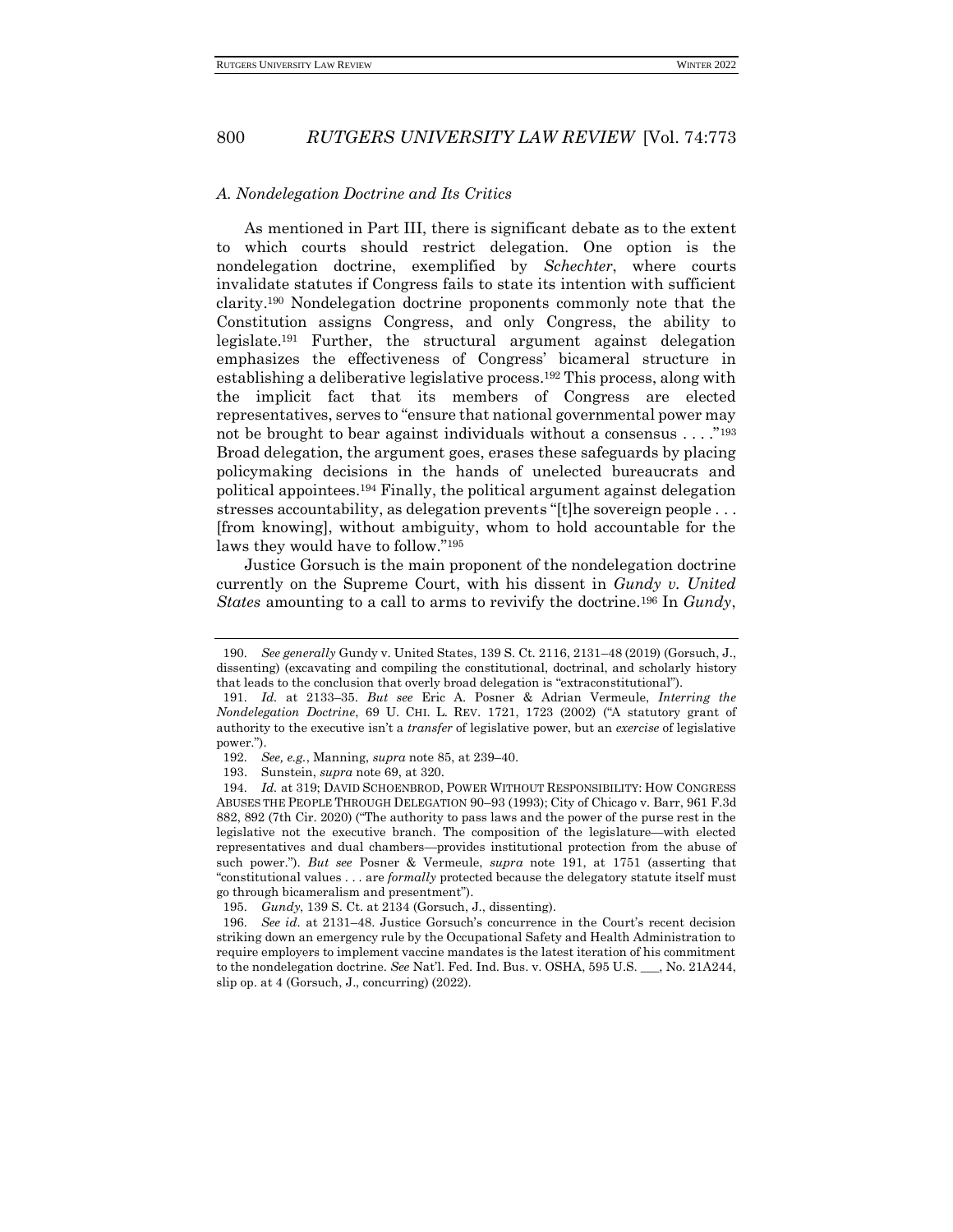a plurality affirmed 34 U.S.C. § 20913(d) of the Sex Offender Registration and Notification Act, which authorized the Attorney General to "prescribe rules for the registration of  $\dots$  sex offenders  $\dots$ ."<sup>197</sup>

In his dissent in *Gundy*, Justice Gorsuch raised each of the familiar nondelegation critiques discussed above in articulating a far more restrictive vision of delegation than the contemporary delegation doctrine that the plurality in *Gundy* upheld.<sup>198</sup> On his preferred standard, Justice Gorsuch would find the contested provision constitutionally invalid because it allowed the Attorney General to "write a criminal code rife with his own policy choices  $\dots$ ."<sup>199</sup> Under his view, Congress may delegate only by "assign[ing] the executive and judicial branches certain non-legislative responsibilities," as long as it "set[s] forth standards 'sufficiently definite and precise to enable Congress, the courts, and the public to ascertain' whether Congress's guidance has been followed."<sup>200</sup>

While Justice Gorsuch is gathering allies for his nondelegation doctrine on the Supreme Court,<sup>201</sup> many have effectively criticized it.<sup>202</sup> Foremost among these criticisms is that the nondelegation doctrine's efforts to better enunciate a clear separation of powers collapses on itself as it requires the *judiciary* to "rewrit[e] statutes[] and thus engag[e] in their own legislation."<sup>203</sup> Further, some suggest that the text and structure of the Constitution does not support the nondelegation doctrine.<sup>204</sup> Finally, requiring the specificity that nondelegation proponents clamor for would result in inefficient policymaking that, in turn, favors special interests.<sup>205</sup>

<sup>197</sup>*. Id.* at 2122–23, 2129 (plurality opinion) (holding that the statute provided a sufficient "intelligible principle" when it "conveyed Congress's policy that the Attorney General require pre-Act offenders to register as soon as feasible").

<sup>198</sup>*. See id.* at 2134–37 (Gorsuch, J., dissenting).

<sup>199</sup>*. Id.* at 2144.

<sup>200</sup>*. Id.* at 2136–37.

<sup>201</sup>*. See id.* at 2130–31 (Alito, J., concurring) ("If a majority of this Court were willing to reconsider the approach we have taken . . . [to delegation], I would support that effort."). 202*. See, e.g.*, Posner & Vermeule, *supra* note 191, at 1759; *see also* Sunstein, *supra* note

<sup>69,</sup> at 321.

<sup>203.</sup> Posner & Vermeule, *supra* note 191, at 1759; *see also* Sunstein, *supra* note 69, at 327 ("[J]udicial enforcement of the [nondelegation] doctrine would produce ad hoc, highly discretionary rulings, giving little guidance to lower courts or to Congress itself.").

<sup>204</sup>*. See, e.g.*, Posner & Vermeule, *supra* note 191, at 1729 (asserting that the Vesting Clause does not address "whether an otherwise valid statutory grant of authority can ever 'amount to' a delegation of legislative authority").

<sup>205</sup>*. See* Sunstein, *supra* note 69, at 325–26 nn.55–57.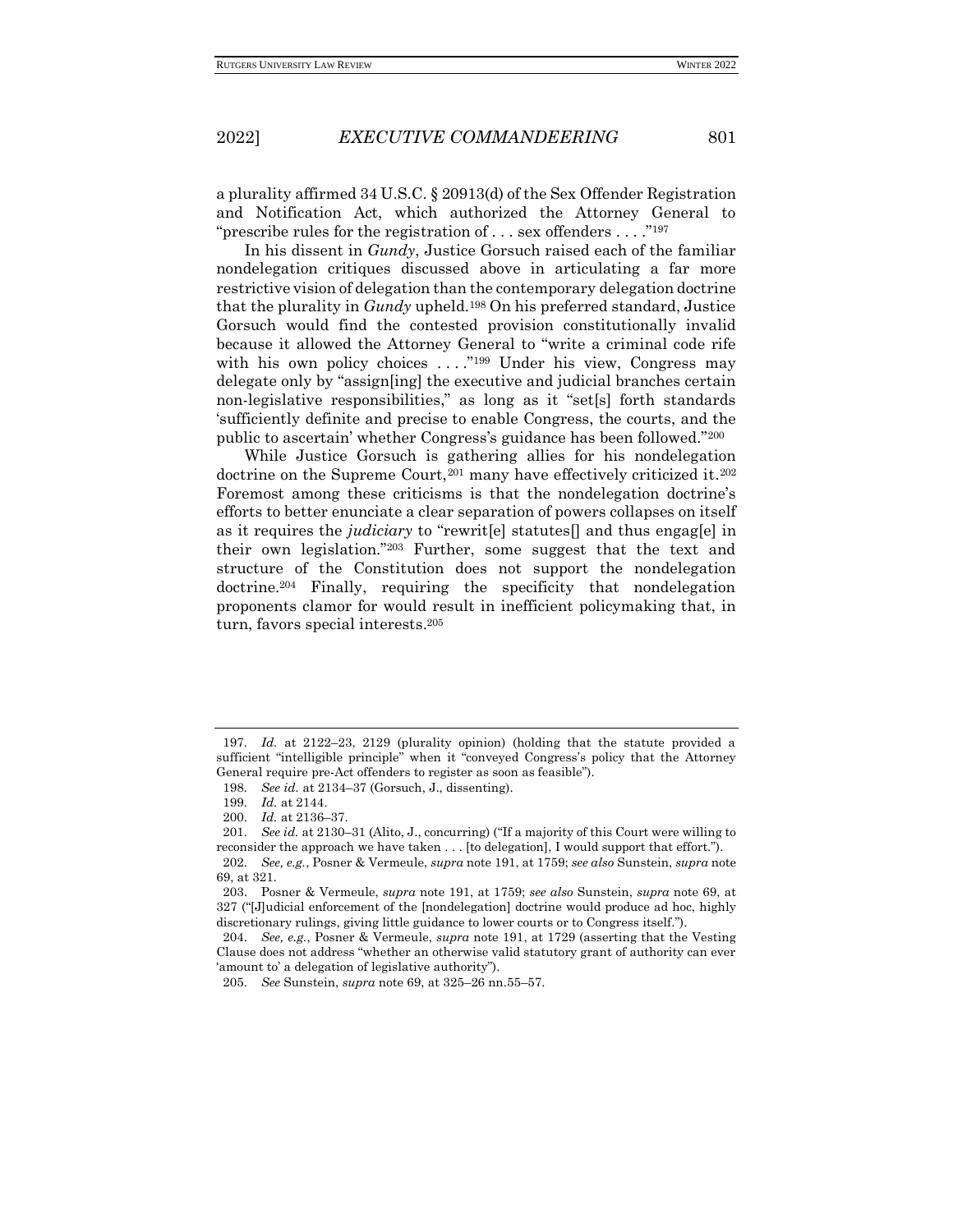#### *B. The "Nondelegation Canons"*

Beyond Justice Gorsuch's conventional nondelegation doctrine, canons of statutory construction provide an attractive, tempered alternative to enforcing the conventional nondelegation doctrine.<sup>206</sup> Among the various modes of statutory construction meant to address delegation issues are the "nondelegation canons."<sup>207</sup>

Cass Sunstein, who coined the term, conceptualized the delegation problem as assessing "the authority of agencies to act when Congress has not spoken clearly."<sup>208</sup> Courts have consistently used these canons<sup>209</sup> to narrowly interpret statutes and restrict impermissible agency interpretations.<sup>210</sup> As Sunstein explained in a later publication, these canons "operate as a kind of . . . brake on agency interpretations" and are "designed to forbid agency action unless it is explicitly authorized by the national Legislature."<sup>211</sup> When these canons are successfully invoked, "agencies are not permitted to understand ambiguous provisions to give them authority to venture in certain directions  $\dots$ ."<sup>212</sup>

One of the three nondelegation canons that Sunstein describes is the constitutional canon.<sup>213</sup> Under this view, "agencies will not be permitted to construe statutes in such a way as to raise serious constitutional doubts."<sup>214</sup> For example, in *Kent v. Dulles*, the Court reviewed the act of Secretary of State John Foster Dulles denying two passport applications pursuant to a congressional Act that allowed the Secretary to limit the

<sup>206.</sup> Catherine Y. Kim, *Plenary Power in the Modern Administrative State*, 96 N.C. L. REV. 77, 82 n.15 (2017) (discussing scholarship that "identif[ies] canons of statutory construction that substitute for underenforcement of non-delegation doctrine").

<sup>207</sup>*. See generally* Sunstein, *supra* note 69; *see also* Daniel T. Deacon, *Administrative Forbearance*, 125 YALE L.J. 1548, 1606 (2016) ("[S]cholars have long invoked certain 'nondelegation canons' to deal with normative issues raised by broad delegations to agencies.").

<sup>208.</sup> Sunstein, *supra* note 69, at 329.

<sup>209.</sup> Posner & Vermeule, *supra* note 191, at 1759 (noting the trend of courts "discourag[ing] delegation by narrowly interpreting statutes that make broad delegations"). 210. Sunstein, *supra* note 69, at 330; *see also* Indus. Union Dep't, AFL-CIO v. Am. Petroleum Inst., 448 U.S. 607, 646 (1980) (plurality opinion) (explaining that courts should avoid interpreting statutes in a way that permits a "sweeping delegation of legislative power").

<sup>211.</sup> Cass R. Sunstein, Chevron *as Law*, 107 GEO. L.J. 1613, 1674 (2019).

<sup>212.</sup> Sunstein, *supra* note 69, at 330; *see also* Adrian Vermeule, *Saving Constructions*, 85 GEO. L.J. 1945, 1960–61 (discussing several cases where the Court opted to narrowly construe a statute to avoid a constitutional question).

<sup>213.</sup> Sunstein, *supra* note 69, at 330.

<sup>214</sup>*. Id.* at 331; *see also* Sunstein, *supra* note 211, at 1675 (explaining that the avoidance canon "means that statutes will be construed so as to stay away from the terrain of constitutional doubt").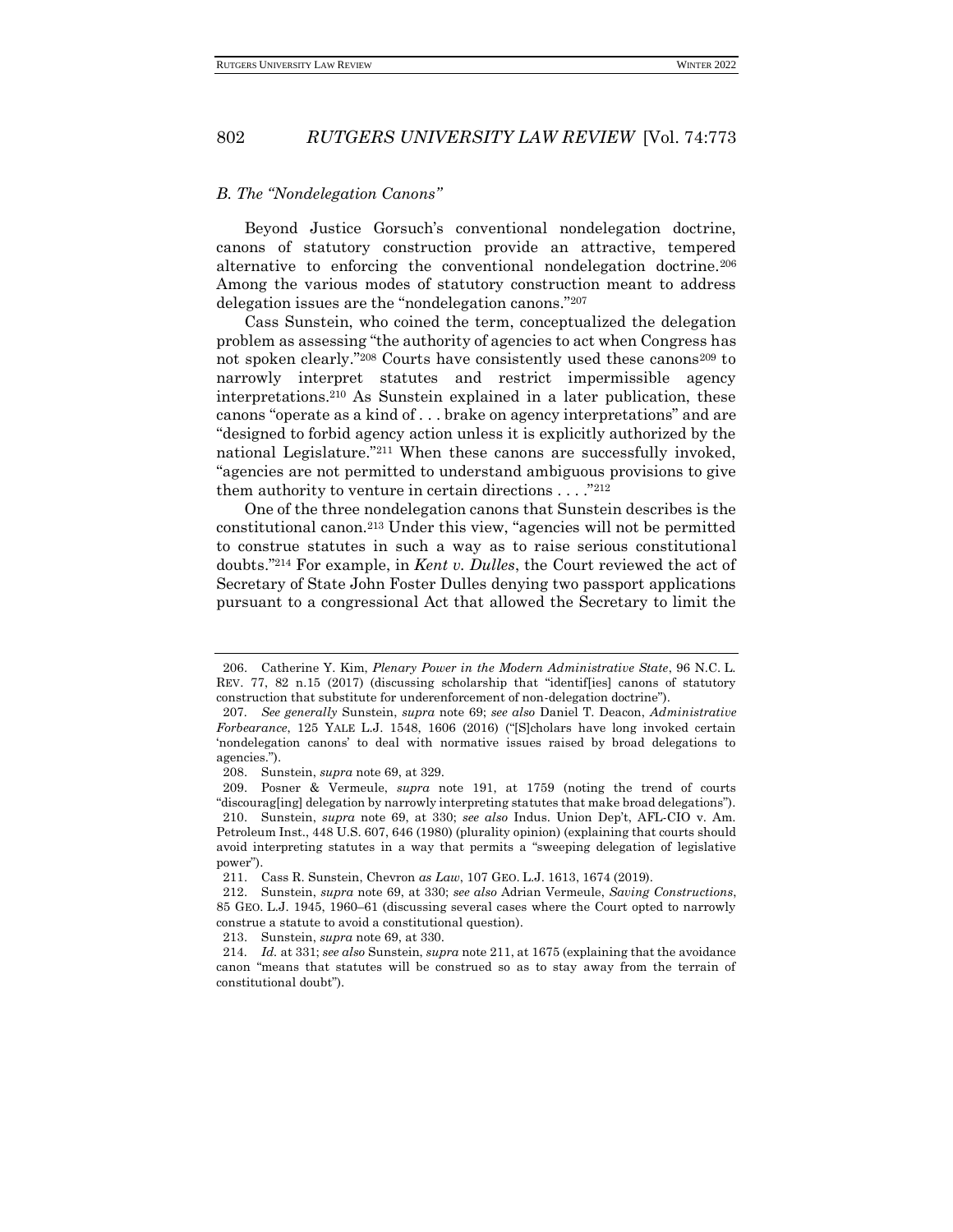issuance of passports to Communist sympathizers.<sup>215</sup> In reviewing this provision, the Court remarked that it conflicted with the liberty interest inherent in the fundamental right to travel.<sup>216</sup> As the case pertained to "an exercise by an American citizen of an activity included in constitutional protection," i.e., the right to travel, the Court was not willing to "readily infer that Congress gave the Secretary of State unbridled discretion to grant or withhold it."<sup>217</sup> The Court "[did] not reach the question of constitutionality" so as to invalidate the statute, but instead concluded that the statutes "[did] not delegate to the Secretary the kind of authority exercised here."<sup>218</sup>

#### *C. The Anticommandeering Canon*

I propose an anticommandeering canon to achieve similar results in addressing the problem of executive commandeering. Under this approach, courts will invalidate federal executive actions that appear to commandeer the states unless Congress has expressly granted the federal executive with such authority. As is the case with the other nondelegation canons, "[s]o long as the statute is unclear, and the [commandeering] question serious, Congress must decide to raise that question via explicit statement."<sup>219</sup> In practice, when an Executive Branch actor enacts a policy that appears to commandeer the states, and subsequently asserts that Congress authorized him or her to do so, courts will assess whether Congress intended to raise the constitutional issue of commandeering. If the statute is unclear on conferring that authority, courts will invalidate the executive action.

Notably, under this approach, courts will not need to reach constitutional questions regarding separation of powers or federalism, and can narrow their holdings to the Executive Branch actor's impermissible exercise of authority. This is preferable for two reasons. First, it follows the constitutional avoidance approach to statutory interpretation that courts favor.<sup>220</sup> Second, when courts disallow broad

<sup>215.</sup> 357 U.S. 116, 124 (1958).

<sup>216</sup>*. Id.* at 125.

<sup>217</sup>*. Id.* at 129.

<sup>218</sup>*. Id.*; *see also* Bowen v. Georgetown Univ. Hosp., 488 U.S. 204, 208–09, 212–13 (1988) (invalidating an agency interpretation that a statute applied retroactively in part because "the Due Process Clause forbids retroactive application of law" (quoting Sunstein, *supra*  note 69, at 332)).

<sup>219.</sup> Sunstein, *supra* note 69, at 331.

<sup>220</sup>*. See, e.g.*, City of Chicago v. Barr, 961 F.3d 882, 898 (7th Cir. 2020) (citing Pearson v. Callahan, 555 U.S. 223, 241 (2009)) (invoking the "long-time practice of 'constitutional avoidance,' where courts do not pass on questions of constitutionality unless such adjudication is unavoidable").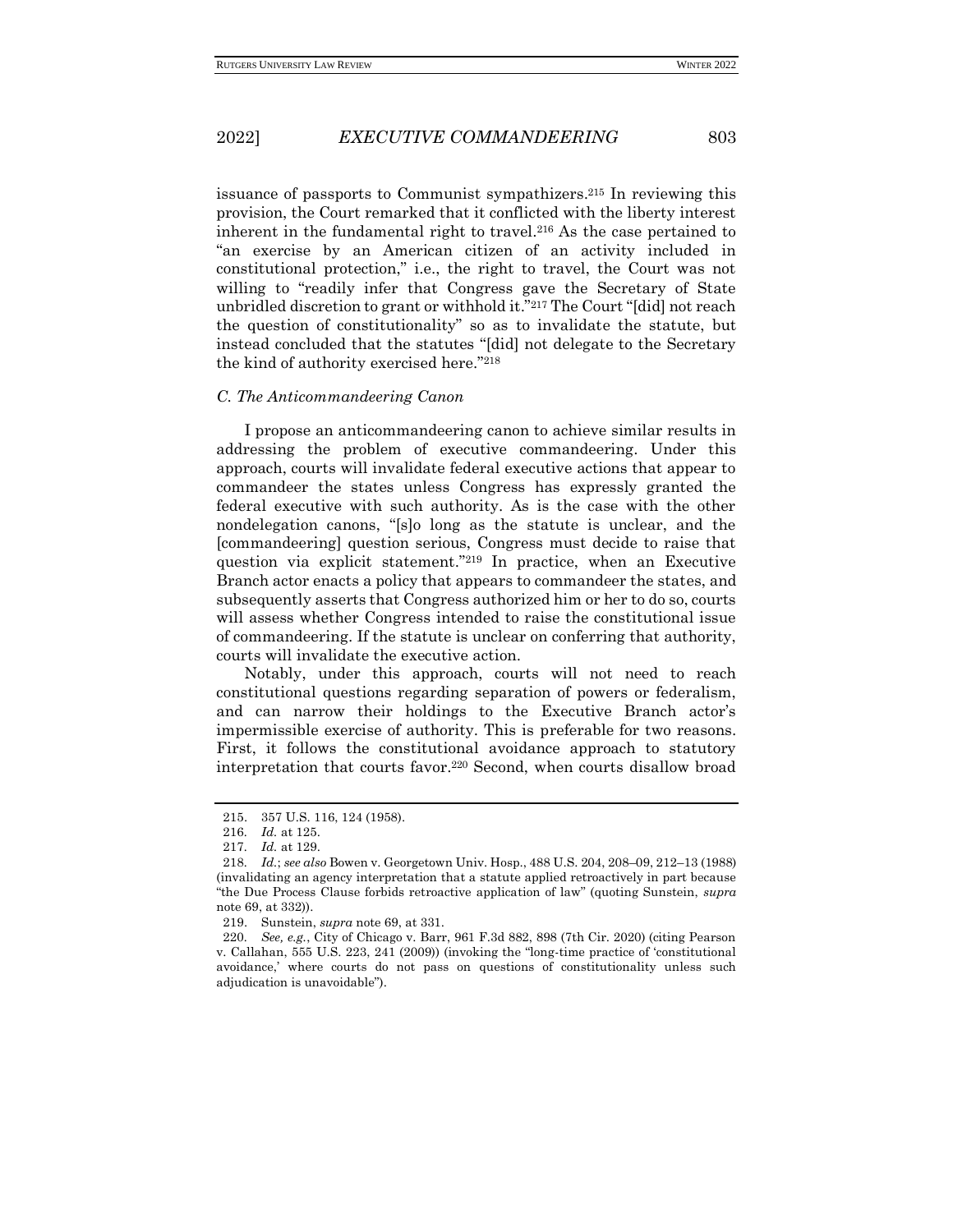delegations that would authorize the Executive to commandeer the states, they simultaneously tell Congress to speak clearly<sup>221</sup> and take accountability for its actions.<sup>222</sup>

Consider the Certification Condition at issue in *New York v. United States Department of Justice*, where the Attorney General conditioned federal funding on an applicant's certified compliance with § 1373 and argued that Congress authorized him to place this condition on Byrne JAG program applicants.<sup>223</sup> Under the anticommandeering canon, plaintiff states would need to make an initial showing that § 1373 threatens state sovereignty. Plaintiffs could make this case, since § 1373 contravenes the core federalist principle from the anticommandeering cases that the federal government can regulate private individuals but not the states.<sup>224</sup> More, § 1373 contains the type of negative command to states that *Murphy* rendered impermissible.<sup>225</sup> Upon such a showing from plaintiff states, the anticommandeering canon would have courts look to see if Congress explicitly wanted to give the executive the authority to condition federal funding on compliance with a separate statute that appears to threaten state sovereignty. Since neither the text of the Byrne JAG statute or § 1373, nor the legislative history of either statute connote such congressional intent, the anticommandeering canon would interrupt the Attorney General's exercise of power immediately at the point where he conditioned funding on compliance with § 1373.

Again, a court employing the anticommandeering canon will not necessarily need to outright invalidate § 1373 or any part of the Byrne JAG statute. Since it is clear enough that § 1373 impermissibly commands states not to enact legislation,<sup>226</sup> the Certification Condition would trigger and courts would invalidate the condition. As was the case in *Kent v. Dulles*, courts using the anticommandeering canon can simply hold that Congress did not delegate the authority that the executive claims allows him or her to dictate to states.<sup>227</sup>

<sup>221.</sup> Catherine M. Sharkey, *Preemption by Preamble: Federal Agencies and the Federalization of Tort Law*, 56 DEPAUL L. REV. 227, 251 & n.123 (2007) ("Congress . . . should exercise its powers to decide critical issues of policy, lest important federalism values fall by the wayside.").

<sup>222</sup>*. See* Sunstein, *supra* note 69, at 332 ("Congress must make [disfavored] choice[s] explicitly and take the political heat for deciding to do so.").

<sup>223</sup>*. See* New York v. U.S. Dep't of Just., 951 F.3d 84, 105 (2d Cir. 2020).

<sup>224</sup>*. See, e.g.*, New York v. United States, 505 U.S. 144, 166 (1992) ("In providing for a stronger central government, therefore, the Framers explicitly chose a Constitution that confers upon Congress the power to regulate individuals, not States."); *see also supra* notes 31–34, 39 and accompanying text.

<sup>225</sup>*. See supra* Part II.C.

<sup>226</sup>*. See supra* Part II.C.

<sup>227.</sup> Kent v. Dulles, 357 U.S. 116, 129 (1958).